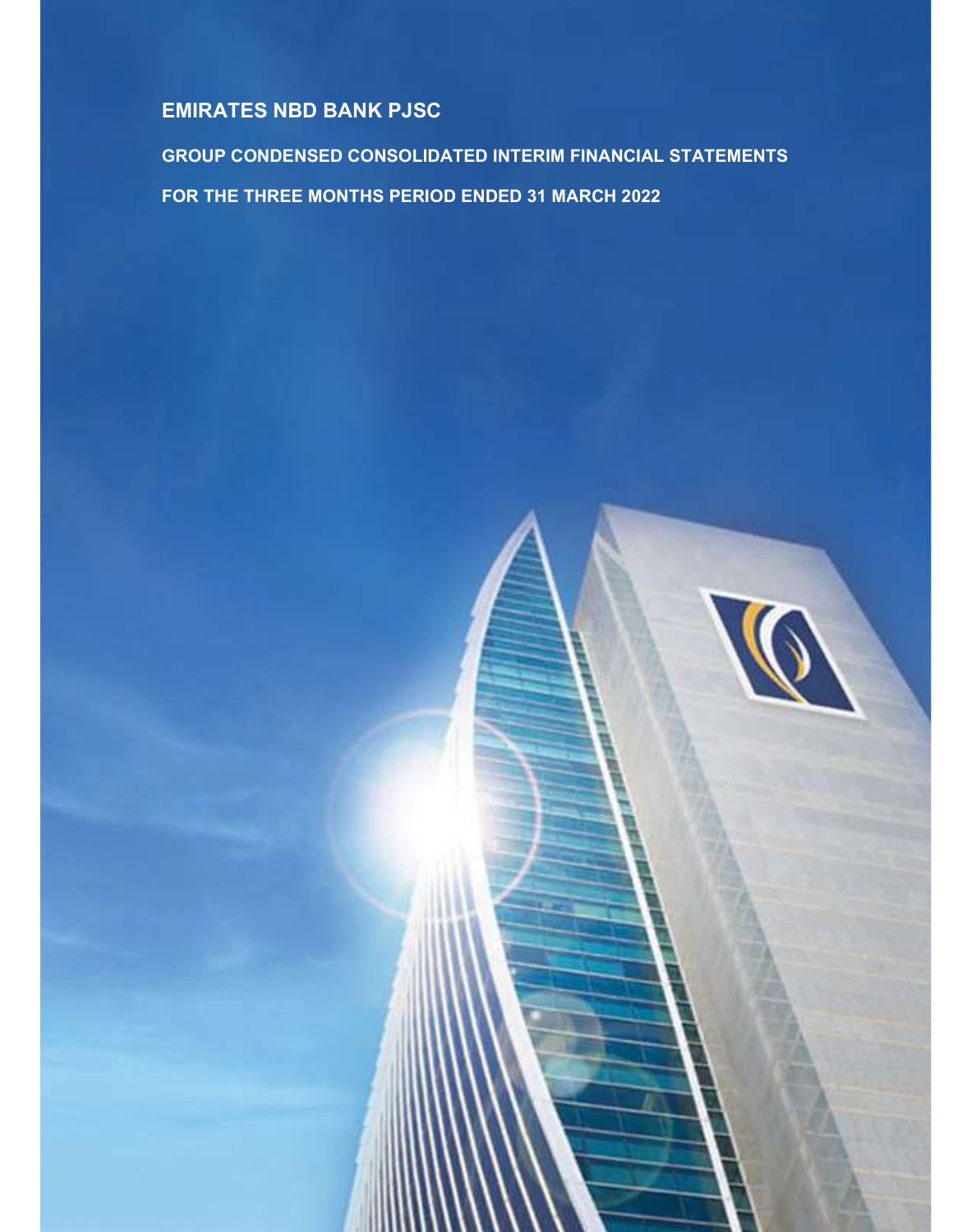#### GROUP CONDENSED CONSOLIDATED INTERIM FINANCIAL STATEMENTS

| <b>Contents</b>                                                                                            | Page    |
|------------------------------------------------------------------------------------------------------------|---------|
| Independent auditors' report on review of the Group condensed<br>consolidated interim financial statements | 1       |
| Group condensed consolidated interim statement of financial position                                       | 2       |
| Group condensed consolidated interim income statement                                                      | 3       |
| Group condensed consolidated interim statement of comprehensive income                                     | 4       |
| Group condensed consolidated interim statement of cash flows                                               | $5 - 6$ |
| Group condensed consolidated interim statement of changes in equity                                        | 7       |
| Notes to the group condensed consolidated interim financial statements                                     | 8 - 32  |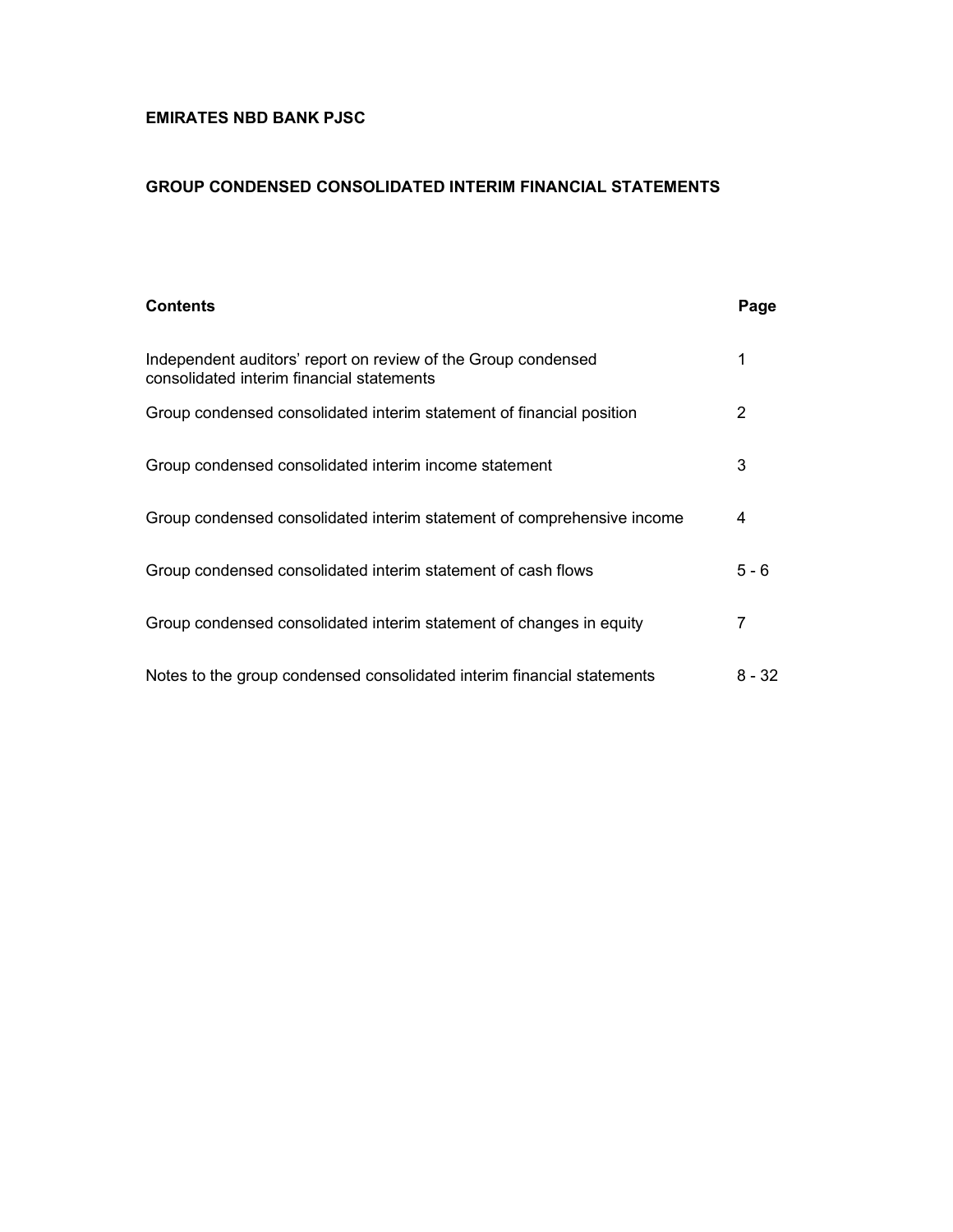# Deloitte.

Deloitte & Touche (M.E.) Building 3, Level 6 Emaar Square Downtown Dubai P.O. Box 4254 Dubai United Arab Emirates

Tel: +971 (0) 4 376 8888 Fax: +971 (0) 4 376 8899 www.deloitte.com

#### **REPORT ON REVIEW OF INTERIM FINANCIAL INFORMATION**

**The Board of Directors Emirates NBD Bank PJSC** Dubai **United Arab Emirates** 

#### Introduction

We have reviewed the accompanying condensed consolidated statement of financial position of Emirates NBD Bank PJSC, Dubai, United Arab Emirates (the "Bank") and its Subsidiaries (together referred to as the "Group") as at 31 March 2022 and the related condensed consolidated income statement, condensed consolidated statement of comprehensive income, condensed consolidated statement of changes in equity and condensed consolidated statement of cash flows for the three months period then ended. Management is responsible for the preparation and presentation of this interim financial information in accordance with International Accounting Standard 34 - Interim Financial Reporting ("IAS 34"). Our responsibility is to express a conclusion on this interim financial information based on our review.

#### Scope of review

We conducted our review in accordance with International Standard on Review Engagements 2410, "Review of Interim Financial Information Performed by the Independent Auditor of the Entity". A review of interim financial information consists of making inquiries, primarily of persons responsible for financial and accounting matters, and applying analytical and other review procedures. A review is substantially less in scope than an audit conducted in accordance with International Standards on Auditing and consequently does not enable us to obtain assurance that we would become aware of all significant matters that might be identified in an audit. Accordingly, we do not express an audit opinion.

#### Conclusion

Based on our review, nothing has come to our attention that causes us to believe that the accompanying interim financial information is not prepared, in all material respects in accordance with IAS 34.

Deloitte & Touche (M.E.)

Musa Ramahi Registration No.: 872 20 April 2022 Dubai **United Arab Emirates** 

Akbar Ahmad (1141), Cynthia Corby (995), Georges Najem (809), Mohammad Jallad (1164), Mohammad Khamees Al Tah (717),<br>Musa Ramahi (872), Mutasem M. Dajani (726), Obada Alkowatly (1056), Rama Padmanabha Acharya (701) and Sam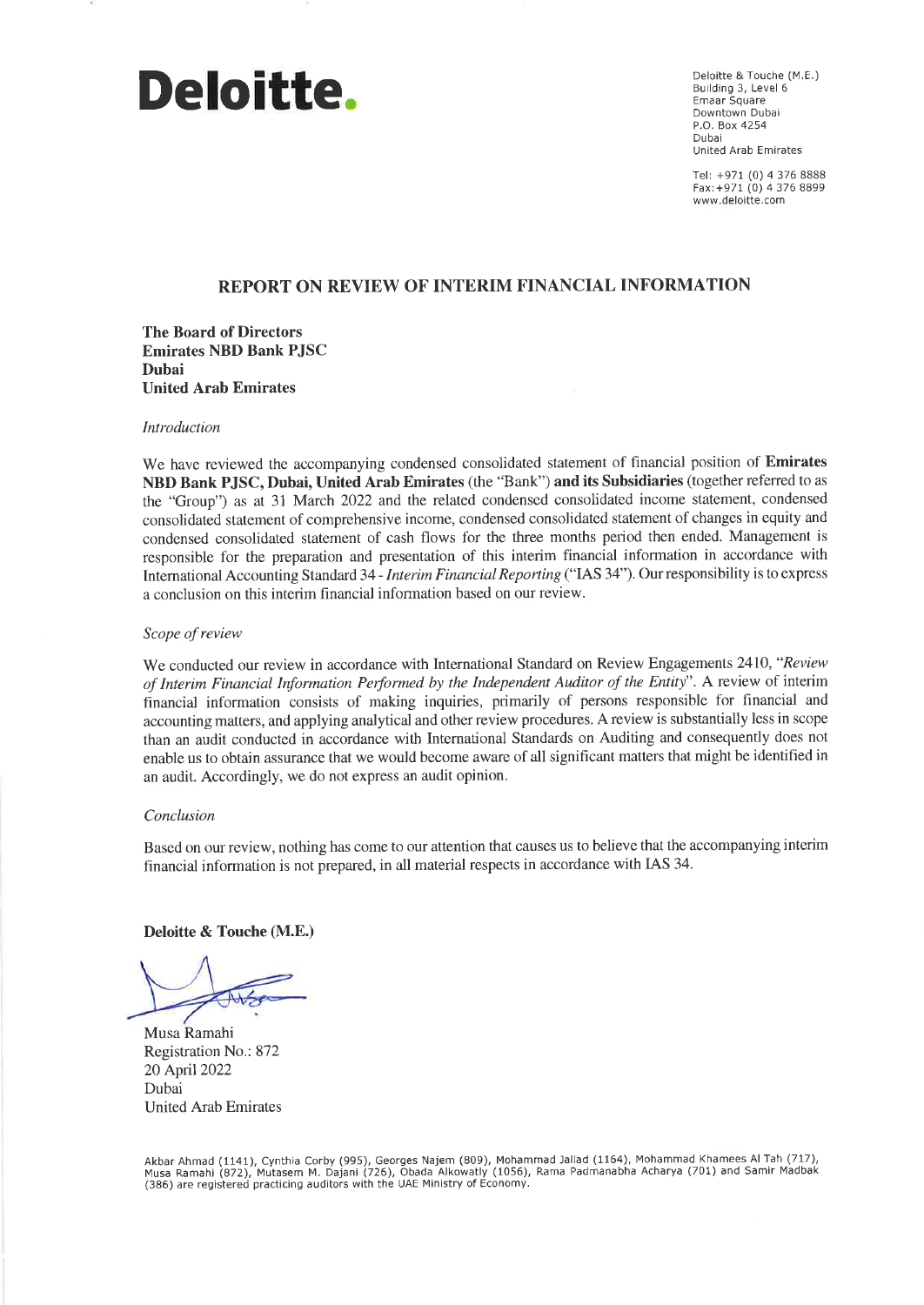V)

GROUP CONDENSED CONSOLIDATED INTERIM STATEMENT OF FINANCIAL POSITION AS AT 31 MARCH 2022 (UNAUDITED)

|                                                                      |              | Unaudited      | Audited        |
|----------------------------------------------------------------------|--------------|----------------|----------------|
|                                                                      |              | 31 March       | 31 December    |
|                                                                      |              | 2022           | 2021           |
| <b>ASSETS</b>                                                        | <b>Notes</b> | <b>AED 000</b> | <b>AED 000</b> |
| Cash and deposits with Central Bank                                  | 3            | 67,690,034     | 70,753,613     |
| Due from banks                                                       | 4            | 53,812,350     | 45,343,248     |
| Investment securities                                                | 5            | 105,625,358    | 106,156,886    |
| Loans and receivables                                                | 6            | 425,350,502    | 422,272,390    |
| Positive fair value of derivatives                                   | 19           | 10,881,072     | 10,658,925     |
| <b>Customer acceptances</b>                                          |              | 10,004,979     | 11,343,522     |
| Property and equipment                                               |              | 3,634,611      | 3,747,621      |
| Goodwill and intangibles                                             | 7            | 5,912,385      | 5,981,491      |
| Other assets                                                         | 8            | 11,124,029     | 11,178,922     |
| <b>TOTAL ASSETS</b>                                                  |              | 694,035,320    | 687,436,618    |
| <b>LIABILITIES</b>                                                   |              |                |                |
| Due to banks                                                         |              | 39,712,836     | 43,755,207     |
| <b>Customer deposits</b>                                             |              | 468,973,513    | 456,483,888    |
| Debt issued and other borrowed funds                                 | 9            | 60,563,396     | 63,387,228     |
| Sukuk payable                                                        | 10           | 3,672,500      | 3,672,500      |
| Negative fair value of derivatives                                   | 19           | 11,479,408     | 9,186,321      |
| <b>Customer acceptances</b>                                          |              | 10,004,979     | 11,343,522     |
| <b>Other liabilities</b>                                             | 11           | 17,972,442     | 16,028,263     |
| <b>TOTAL LIABILITIES</b>                                             |              | 612,379,074    | 603,856,929    |
| <b>EQUITY</b>                                                        |              |                |                |
| <b>Issued capital</b>                                                |              | 6,316,598      | 6,316,598      |
| <b>Treasury shares</b>                                               |              | (46, 175)      | (46, 175)      |
| Tier I capital notes                                                 | 13           | 9,128,652      | 9,128,652      |
| Share premium reserve                                                |              | 17,954,164     | 17,954,164     |
| Legal and statutory reserve                                          |              | 3,158,299      | 3,158,299      |
| Other reserves                                                       |              | 2,945,393      | 2,945,393      |
| Fair value reserve                                                   |              | (1,037,919)    | (725, 815)     |
| Currency translation reserve                                         |              | (9,372,862)    | (8, 299, 265)  |
| <b>Retained earnings</b>                                             |              | 52,546,052     | 53,088,213     |
| TOTAL EQUITY ATTRIBUTABLE TO EQUITY AND NOTE HOLDERS<br>OF THE GROUP |              | 81,592,202     | 83,520,064     |
| Non-controlling interest                                             |              | 64,044         | 59,625         |
| <b>TOTAL EQUITY</b>                                                  |              | 81,656,246     | 83,579,689     |
| <b>TOTAL LIABILITIES AND EQUITY</b>                                  |              | 694,035,320    | 687,436,618    |
|                                                                      |              |                |                |

The attached notes 1 to 25 form an integral part of these Group condensed consolidated interim financial statements.<br>The independent auditors' report on review of the Group condensed consolidated interim financial statemen page 1.

Director 20 APR 2022 Chief Executive Officer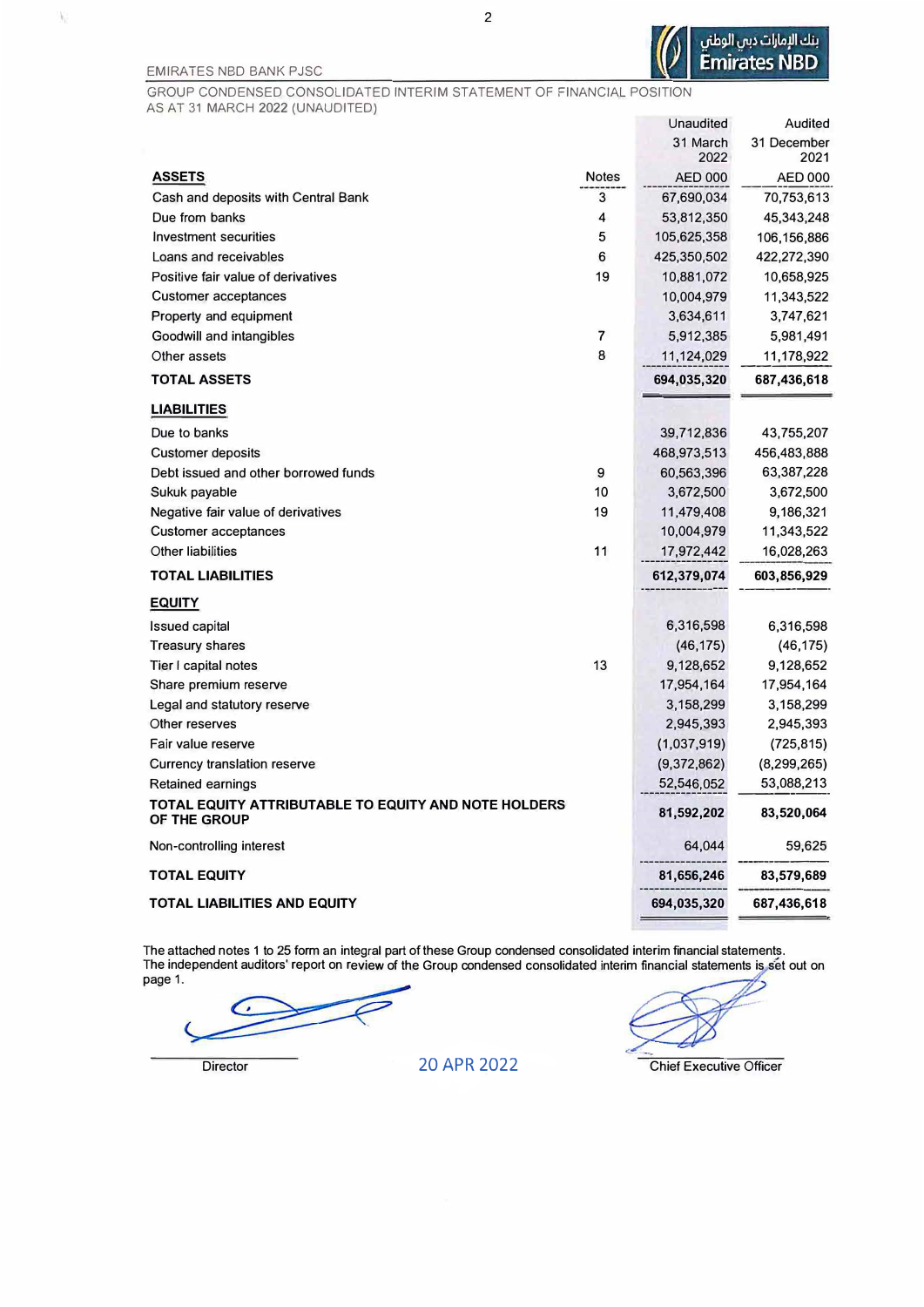

Unaudited

Unaudited

EMIRATES NBD BANK PJSC

#### GROUP CONDENSED CONSOLIDATED INTERIM INCOME STATEMENT FOR THE THREE MONTHS PERIOD ENDED 31 MARCH 2022 (UNAUDITED)

|                                                                                                                              |       | three months<br>period ended | three months<br>period ended |
|------------------------------------------------------------------------------------------------------------------------------|-------|------------------------------|------------------------------|
|                                                                                                                              |       | 31 March<br>2022             | 31 March<br>2021             |
|                                                                                                                              | Notes | AED 000                      | AED 000                      |
| Interest and similar income                                                                                                  |       | 5,643,044                    | 5,944,710                    |
| Interest and similar expense                                                                                                 |       | (2,037,118)                  | (2,259,601)                  |
| Net interest income                                                                                                          |       | 3,605,926                    | 3,685,109                    |
| Income from Islamic financing and<br>investment products                                                                     |       | 747,899                      | 625,258                      |
| Distribution on Islamic deposits and<br>profit paid to Sukuk holders                                                         |       | (97, 613)                    | (221, 991)                   |
| Net income from Islamic financing<br>and investment products                                                                 |       | 650,286                      | 403,267                      |
| Net interest income and income from<br><b>Islamic financing and investment</b><br>products net of distribution to depositors |       |                              | 4,256,212 4,088,376          |
| Fee and commission income                                                                                                    |       | 1,526,810                    | 1,767,284                    |
| Fee and commission expense                                                                                                   |       |                              | $(607,297)$ $(665,764)$      |
| Net fee and commission income                                                                                                |       | 919,513                      | 1,101,520                    |
| Net gain on trading securities                                                                                               |       | 10,118                       | 59,860                       |
| Other operating income                                                                                                       | 14    | 1,188,608                    | 913,592                      |
| <b>Total operating income</b>                                                                                                |       | 6,374,451                    | 6,163,348                    |
| General and administrative expenses                                                                                          | 15    | (1,964,911)                  | (1,867,780)                  |
| Operating profit before impairment                                                                                           |       | 4,409,540                    | 4,295,568                    |
| Net impairment loss on financial assets                                                                                      | 16    | (1,404,460)                  | (1,762,998)                  |
| Operating profit after impairment                                                                                            |       | 3,005,080                    | 2,532,570                    |
| Share of profit of associate                                                                                                 |       |                              | 9,180                        |
| Group profit for the period before tax                                                                                       |       | 3,005,080                    | 2,541,750                    |
| Taxation charge                                                                                                              |       | (259, 798)                   | (219, 529)                   |
| Group profit for the period after tax                                                                                        |       | 2,745,282                    | 2,322,221                    |
| Attributable to:                                                                                                             |       |                              |                              |
| Equity holders of the Group                                                                                                  |       | 2,740,863                    | 2,321,559                    |
| Non-controlling interest                                                                                                     |       | 4,419                        | 662                          |
| Group profit for the period after tax                                                                                        |       | 2,745,282                    | 2,322,221                    |
| Earnings per share                                                                                                           | 18    | 0.41                         | 0.34                         |

The attached notes 1 to 25 form an integral part of these Group condensed consolidated interim financial statements. The independent auditors' report on review of the Group condensed consolidated interim financial statements is set out on page 1.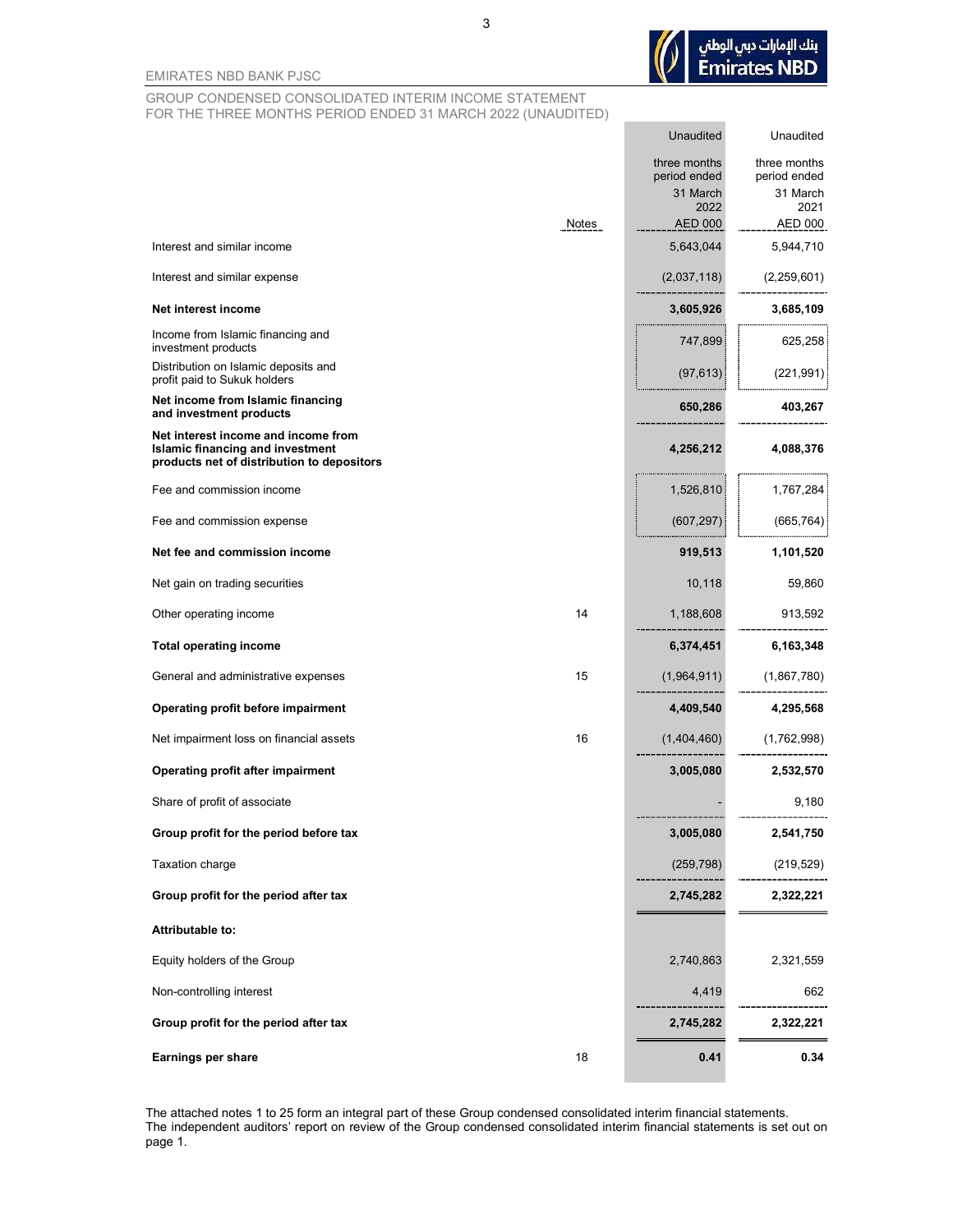

EMIRATES NBD BANK PJSC

GROUP CONDENSED CONSOLIDATED INTERIM STATEMENT OF COMPREHENSIVE INCOME FOR THE THREE MONTHS PERIOD ENDED 31 MARCH 2022 (UNAUDITED)

|                                                                                                                             | <b>Unaudited</b>             | Unaudited                    |
|-----------------------------------------------------------------------------------------------------------------------------|------------------------------|------------------------------|
|                                                                                                                             | three months<br>period ended | three months<br>period ended |
|                                                                                                                             | 31 March<br>2022             | 31 March<br>2021             |
|                                                                                                                             | <b>AED 000</b>               | <b>AED 000</b>               |
| Group profit for the period after tax                                                                                       | 2,745,282                    | 2,322,221                    |
| Other comprehensive income                                                                                                  |                              |                              |
| Items that will not be reclassified<br>subsequently to the income statement:                                                |                              |                              |
| Movement in fair value reserve<br>(equity instruments):                                                                     |                              |                              |
| - Net change in fair value                                                                                                  | (8, 448)                     | 169,667                      |
| Items that may be reclassified<br>subsequently to the income statement:                                                     |                              |                              |
| Cost of hedging for forward element of a<br>forward and currency basis spread excluded<br>from hedge effectiveness testing: |                              |                              |
| Net changes in the cost of hedging                                                                                          | (98, 647)                    | (22, 704)                    |
| Cash flow hedges:                                                                                                           |                              |                              |
| - Effective portion of changes in fair value                                                                                | (421, 178)                   | (208, 718)                   |
| Fair value reserve (debt instruments):                                                                                      |                              |                              |
| - Net change in fair value                                                                                                  | 403,058                      | (553, 702)                   |
| - Net amount transferred to income<br>statement                                                                             | (45, 312)                    | (149,099)                    |
| - Related deferred tax                                                                                                      | (141, 577)                   | 132,141                      |
| Currency translation reserve                                                                                                | (1,071,231)                  | (912, 702)                   |
| Hedge of a net investment in foreign<br>operations                                                                          | (2,366)                      | (13, 476)                    |
| Other comprehensive income for the period                                                                                   | (1,385,701)                  | (1,558,593)                  |
| Total comprehensive income for the<br>period                                                                                | 1,359,581                    | 763,628                      |
|                                                                                                                             |                              |                              |
| Attributable to:                                                                                                            |                              |                              |
| Equity holders of the Group                                                                                                 | 1,355,162                    | 762,966                      |
| Non-controlling interest                                                                                                    | 4,419                        | 662                          |
| Total comprehensive income for the<br>period                                                                                | 1,359,581                    | 763,628                      |

The attached notes 1 to 25 form an integral part of these Group condensed consolidated interim financial statements. The independent auditors' report on review of the Group condensed consolidated interim financial statements is set out on page 1.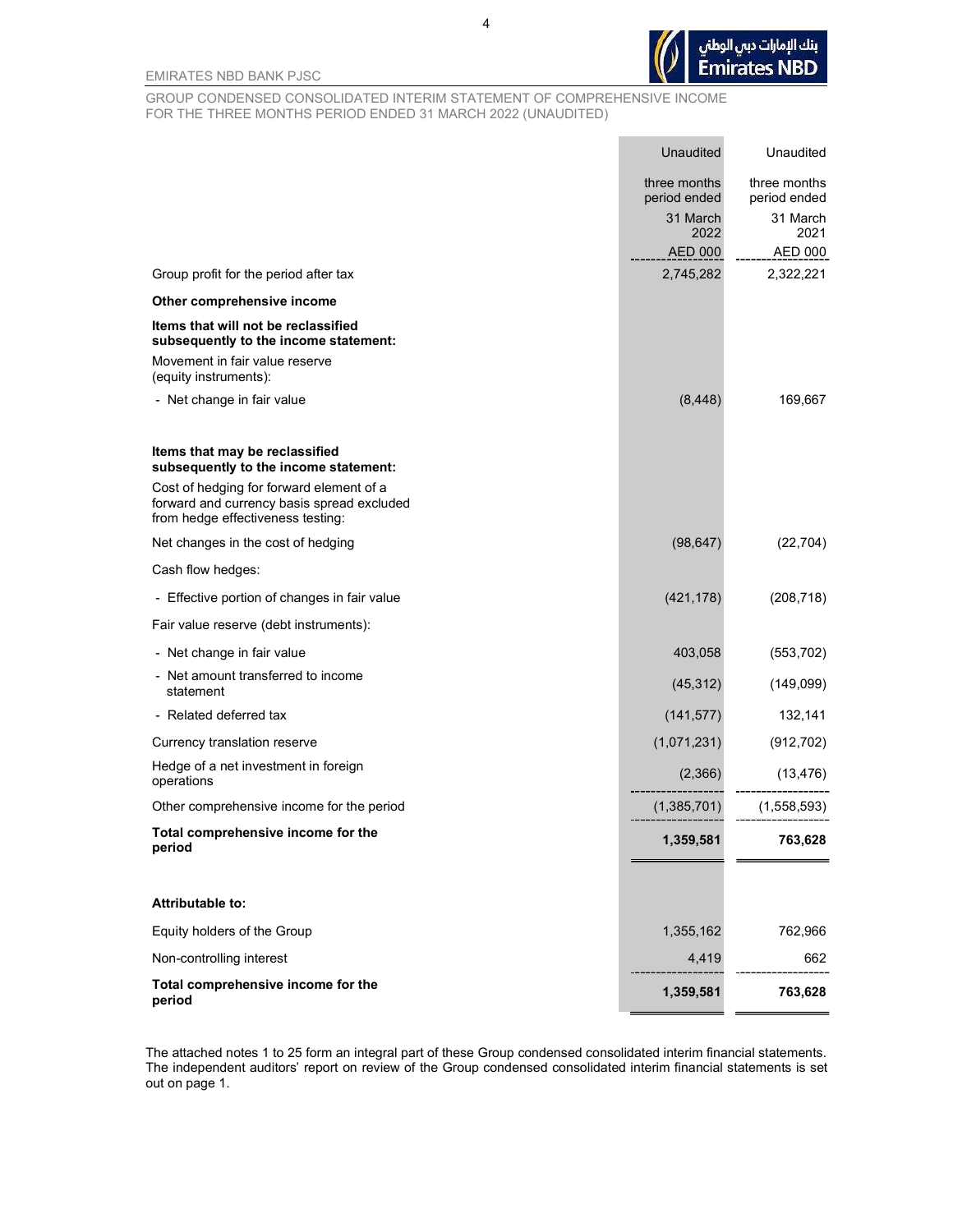

**Contract Contract** 

EMIRATES NBD BANK PJSC

GROUP CONDENSED CONSOLIDATED INTERIM STATEMENT OF CASH FLOWS FOR THE THREE MONTHS PERIOD ENDED 31 MARCH 2022 (UNAUDITED)

|                                                                                                  |              | Unaudited      | Unaudited     |
|--------------------------------------------------------------------------------------------------|--------------|----------------|---------------|
|                                                                                                  |              | three months   | three months  |
|                                                                                                  |              | period ended   | period ended  |
|                                                                                                  |              | 31 March 2022  | 31 March 2021 |
|                                                                                                  | <b>Notes</b> | AED 000        | AED 000       |
| <b>OPERATING ACTIVITIES</b>                                                                      |              |                |               |
| Group profit for the period before tax                                                           |              | 3,005,080      | 2,541,750     |
| Adjustment for non-cash items                                                                    | 22           | 1,158,015      | 1,945,825     |
| Operating profit before changes in operating assets and<br>liabilities                           |              | 4,163,095      | 4,487,575     |
| (Increase)/decrease in interest free statutory deposits                                          |              | 2,498,263      | 1,759,051     |
| (Increase)/decrease in certificate of deposits with Central Banks<br>maturing after three months |              | 2,000,000      | 18,500,000    |
| (Increase)/decrease in amounts due from banks maturing after three<br>months                     |              | (10, 306, 022) | (5,439,807)   |
| Increase/(decrease) in amounts due to banks maturing after three<br>months                       |              | (1,462,623)    | 2,131,151     |
| (Increase)/decrease in other assets                                                              |              | (531, 834)     | (2,240,614)   |
| Increase/(decrease) in other liabilities                                                         |              | 549,413        | (1,581,813)   |
| (Increase)/decrease in positive fair value of derivatives                                        |              | (744, 337)     | 1,553,606     |
| Increase/(decrease) in negative fair value of derivatives                                        |              | 2,293,087      | (1,483,552)   |
| Increase/(decrease) in customer deposits                                                         |              | 12,489,625     | (5, 104, 871) |
| (Increase)/decrease in loans and receivables                                                     |              | (4,522,384)    | 5,523,267     |
|                                                                                                  |              | 6,426,283      | 18,103,993    |
| Taxes paid                                                                                       |              | 38,765         | (191,069)     |
| Net cash flows generated from/(used in) operating activities                                     |              | 6,465,048      | 17,912,924    |
|                                                                                                  |              |                |               |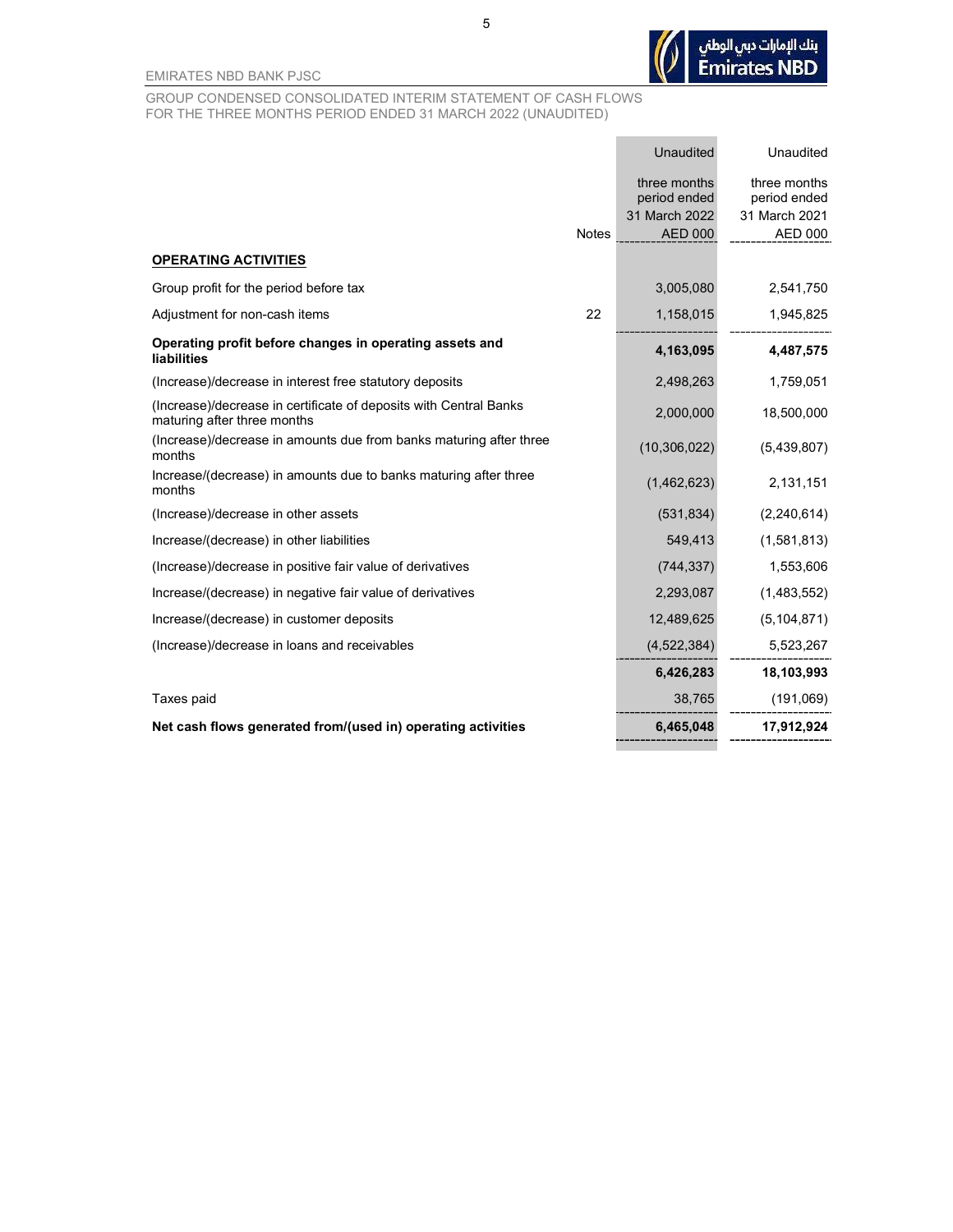

GROUP CONDENSED CONSOLIDATED INTERIM STATEMENT OF CASH FLOWS FOR THE THREE MONTHS PERIOD ENDED 31 MARCH 2022 (UNAUDITED)

|                                                                  | <b>Unaudited</b>                | <b>Unaudited</b>                |
|------------------------------------------------------------------|---------------------------------|---------------------------------|
|                                                                  | three months<br>period ended    | three months<br>period ended    |
| <b>Notes</b>                                                     | 31 March 2022<br><b>AED 000</b> | 31 March 2021<br><b>AED 000</b> |
| <b>INVESTING ACTIVITIES</b>                                      |                                 |                                 |
| (Increase)/decrease in investment securities                     | 749,088                         | (10,501,393)                    |
| (Increase)/decrease of property and equipment                    | (63, 221)                       | (142, 586)                      |
| Dividend income received                                         | 4,692                           | 8,364                           |
| Net cash flows generated from/(used in) investing activities     | 690,559                         | (10,635,615)                    |
| <b>FINANCING ACTIVITIES</b>                                      |                                 |                                 |
| Issuance of debt issued and other borrowed funds<br>9            | 3,722,410                       | 15,389,031                      |
| 9<br>Repayment of debt issued and other borrowed funds           | (5,369,348)                     | (8,872,093)                     |
| Interest on Tier I capital notes                                 | (127, 677)                      | (162, 912)                      |
| Dividends paid                                                   | (3, 155, 347)                   | (2,524,278)                     |
| Net cash flows generated from/(used in) financing activities     | (4,929,962)                     | 3,829,748                       |
| Increase/(decrease) in cash and cash equivalents (refer Note 22) | 2,225,645                       | 11,107,057                      |

The attached notes 1 to 25 form an integral part of these Group condensed consolidated interim financial statements. The independent auditors' report on review of the Group condensed consolidated interim financial statements is set out on page 1.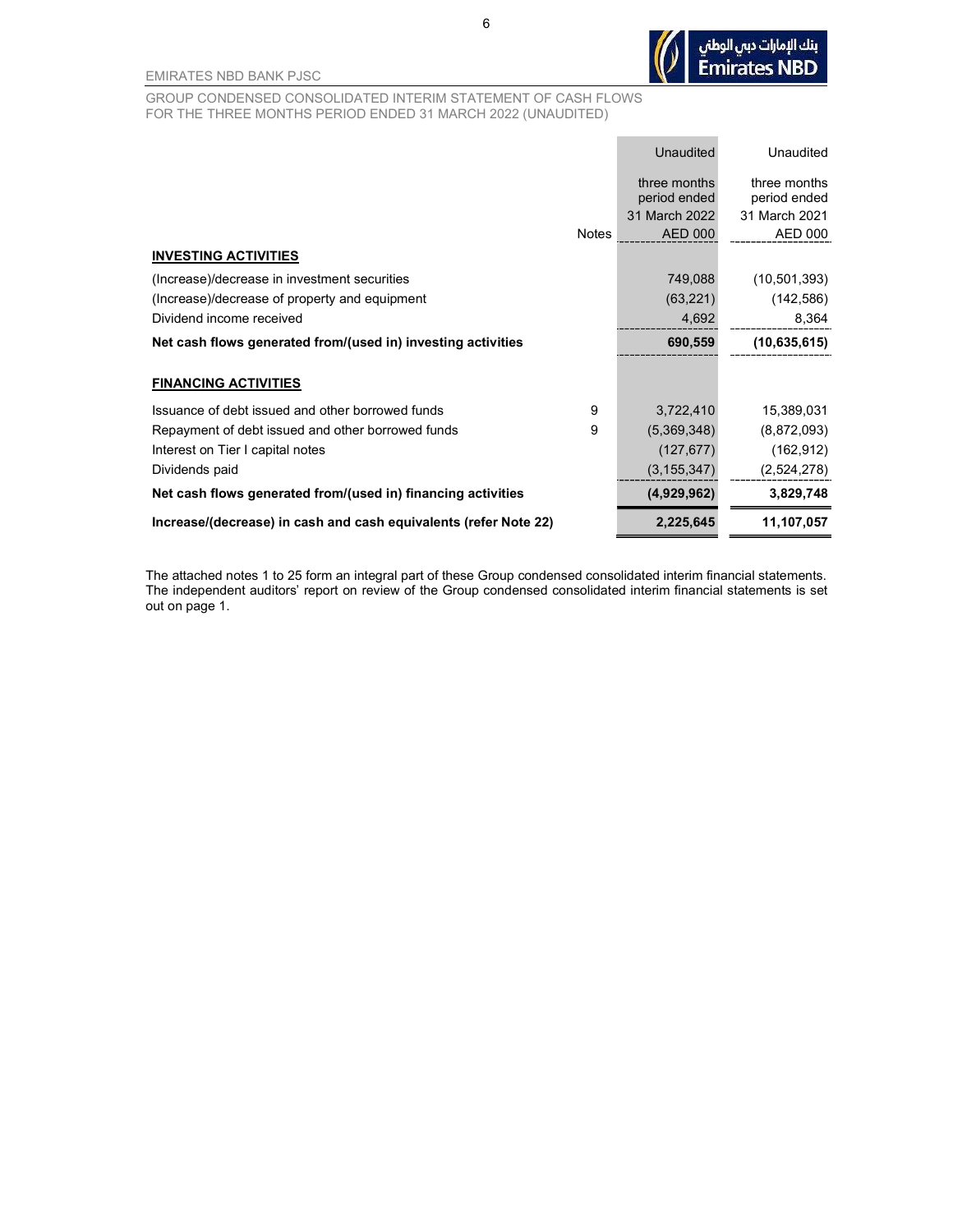#### GROUP CONDENSED CONSOLIDATED INTERIM STATEMENT OF CHANGES IN EQUITY FOR THE THREE MONTHS PERIOD ENDED 31 MARCH 2022 (UNAUDITED)

|                                              | ATTRIBUTABLE TO EQUITY AND NOTE HOLDERS OF THE GROUP |                                             |                                              |                                                      |                                                     |                                    |                                                |                                                             |                                               |                                |                                                   |                                         |
|----------------------------------------------|------------------------------------------------------|---------------------------------------------|----------------------------------------------|------------------------------------------------------|-----------------------------------------------------|------------------------------------|------------------------------------------------|-------------------------------------------------------------|-----------------------------------------------|--------------------------------|---------------------------------------------------|-----------------------------------------|
|                                              | <b>Issued</b><br>capital<br><b>AED 000</b>           | <b>Treasury</b><br>shares<br><b>AED 000</b> | Tier I<br>capital<br>notes<br><b>AED 000</b> | <b>Share</b><br>premium<br>reserve<br><b>AED 000</b> | Legal and<br>statutory<br>reserve<br><b>AED 000</b> | Other<br>reserve<br><b>AED 000</b> | <b>Fair value</b><br>reserve<br><b>AED 000</b> | <b>Currency</b><br>translation<br>reserve<br><b>AED 000</b> | <b>Retained</b><br>earnings<br><b>AED 000</b> | <b>Total</b><br><b>AED 000</b> | Non-<br>controlling<br>interest<br><b>AED 000</b> | Group<br><b>Total</b><br><b>AED 000</b> |
| Balance as at 1 January 2022                 | 6,316,598                                            | (46, 175)                                   | 9,128,652                                    | 17,954,164                                           | 3,158,299                                           | 2,945,393                          | (725, 815)                                     | (8, 299, 265)                                               | 53,088,213                                    | 83,520,064                     | 59,625                                            | 83,579,689                              |
| Profit for the period                        |                                                      |                                             |                                              |                                                      |                                                     |                                    |                                                |                                                             | 2,740,863                                     | 2,740,863                      | 4,419                                             | 2,745,282                               |
| Other comprehensive income for the<br>period |                                                      |                                             |                                              |                                                      |                                                     | $\overline{\phantom{a}}$           | (312, 104)                                     | (1,073,597)                                                 | $\sim$                                        | (1,385,701)                    |                                                   | (1, 385, 701)                           |
| Interest on Tier 1 capital notes             |                                                      |                                             |                                              |                                                      |                                                     |                                    |                                                |                                                             | (127, 677)                                    | (127, 677)                     |                                                   | (127, 677)                              |
| Dividends paid*                              |                                                      |                                             |                                              |                                                      |                                                     |                                    |                                                |                                                             | (3, 155, 347)                                 | (3, 155, 347)                  |                                                   | (3, 155, 347)                           |
| Balance as at 31 March 2022                  | 6,316,598                                            | (46, 175)                                   | 9,128,652                                    | 17,954,164                                           | 3,158,299                                           | 2,945,393                          | (1,037,919)                                    | (9,372,862)                                                 | 52,546,052                                    | 81,592,202                     | 64,044                                            | 81,656,246                              |
| Balance as at 1 January 2021                 | 6,316,598                                            | (46, 175)                                   | 10,379,786                                   | 17,954,164                                           | 3,158,299                                           | 2,945,393                          | 476,692                                        | (3,607,673)                                                 | 47,014,778                                    | 84,591,862                     | 26,236                                            | 84,618,098                              |
| Profit for the period                        |                                                      |                                             |                                              |                                                      |                                                     |                                    |                                                |                                                             | 2,321,559                                     | 2,321,559                      | 662                                               | 2,322,221                               |
| Other comprehensive income for the<br>period |                                                      |                                             |                                              |                                                      |                                                     |                                    | (632, 415)                                     | (926, 178)                                                  |                                               | (1,558,593)                    |                                                   | (1,558,593)                             |
| Interest on Tier 1 capital notes             |                                                      |                                             |                                              |                                                      |                                                     |                                    |                                                | $\overline{\phantom{a}}$                                    | (162, 912)                                    | (162, 912)                     |                                                   | (162, 912)                              |
| Dividends paid*                              |                                                      |                                             |                                              |                                                      |                                                     |                                    |                                                |                                                             | (2,524,278)                                   | (2,524,278)                    |                                                   | (2,524,278)                             |
| Balance as at 31 March 2021                  | 6,316,598                                            | (46, 175)                                   | 10,379,786                                   | 17,954,164                                           | 3,158,299                                           | 2,945,393                          | (155, 723)                                     | (4,533,851)                                                 | 46,649,147                                    | 82,667,638                     | 26,898                                            | 82,694,536                              |

\*Dividend paid is net of the amount attributable to treasury shares.

The attached notes 1 to 25 form an integral part of these Group condensed consolidated interim financial statements.

The independent auditors' report on review of the Group condensed consolidated interim financial statements is set out on page 1.

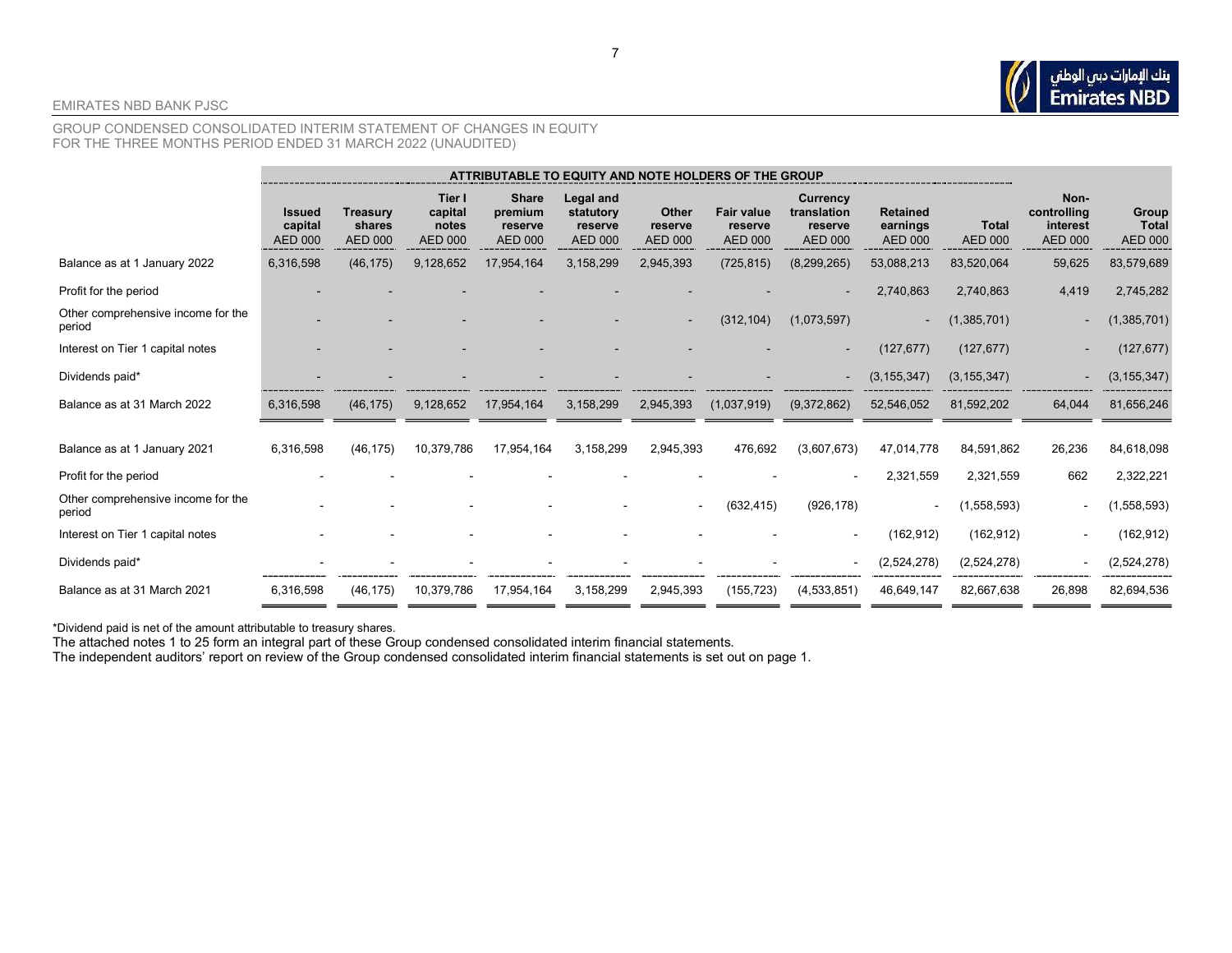

#### 1 CORPORATE INFORMATION

Emirates NBD Bank PJSC (the "Bank") was incorporated in the United Arab Emirates on 16 July 2007 consequent to the merger between Emirates Bank International PJSC ("EBI") and National Bank of Dubai PJSC ("NBD"), under the Commercial Companies Law (Federal Law Number 8 of 1984 as amended) as a Public Joint Stock Company. Federal Law No. 32 of 2021 on Commercial Companies has come into effect from 2 January 2022, replacing the existing Federal Law No. 2 of 2015.

The condensed consolidated interim financial statements for the period ended 31 March 2022 comprise the financial statements of the Bank and its subsidiaries (together referred to as the "Group") and the Group's interest in associates and joint ventures.

The Bank is listed on the Dubai Financial Market (TICKER: "EMIRATESNBD"). The Group's principal business activities are corporate banking, consumer banking, treasury and Islamic banking. The Bank's website is www.emiratesnbd.com.

The registered address of the Bank is Post Box 777, Dubai, United Arab Emirates ("UAE").

The parent company of the Group is Investment Corporation of Dubai, a company in which the Government of Dubai is the majority shareholder.

#### 2 BASIS OF PREPARATION AND SIGNIFICANT ACCOUNTING POLICIES

These condensed consolidated interim financial statements have been prepared in accordance with International Accounting Standard ("IAS") 34 "Interim Financial Reporting".

The accounting policies, including those pertaining to financial assets, cash and cash equivalents, Islamic financing and investing assets and investment properties, applied by the Group in the preparation of the condensed consolidated interim financial statements are consistent with those applied by the Group in the annual consolidated financial statements for the year ended 31 December 2021.

These condensed consolidated interim financial statements do not include all the information and disclosures required for full annual consolidated financial statements prepared in accordance with International Financial Reporting Standards and should be read in conjunction with the Group's financial statements as at and for the year ended 31 December 2021. In addition, results for the three months period ended 31 March 2022 are not necessarily indicative of the results that may be expected for the full financial year ending 31 December 2022.

In preparing these condensed consolidated interim financial statements, significant judgments made by the management in applying the Group's accounting policies and the key sources of estimation were the same as those that were applied to the consolidated financial statements as at and for the year ended 31 December 2021.

The Bank, through its subsidiary DenizBank A.S., has banking operations in Turkey, which has strong indicators of being assessed as a hyperinflationary economy based on the cumulative inflation rates over the previous three years. If Turkey is determined to be a hyperinflationary economy in 2022, the Group will be required to apply IAS 29 Financial Reporting in Hyperinflationary Economies and accordingly, would require adjustments in its subsidiary's financial statements, and will reflect these adjustments in the consolidated financial statements of the Group.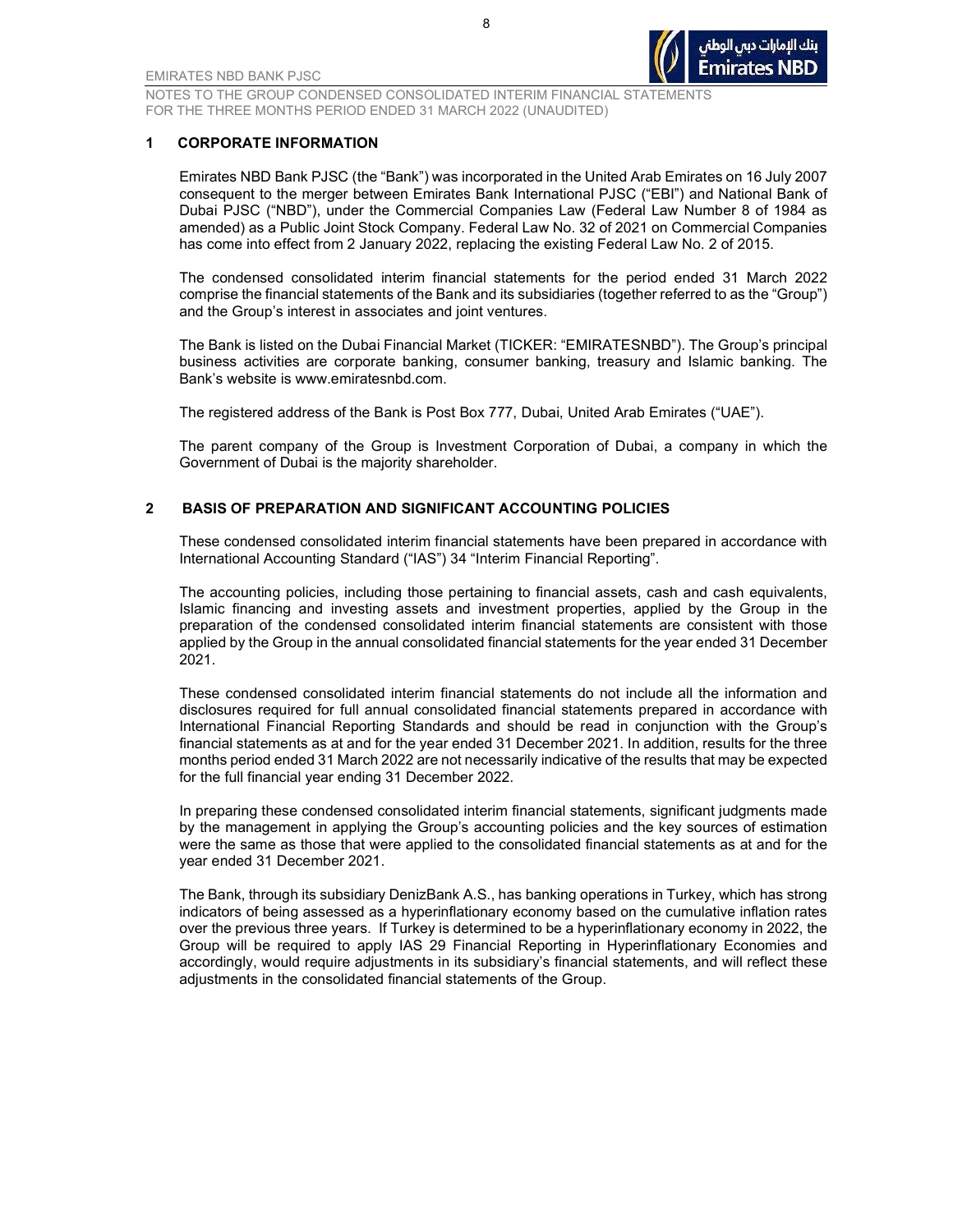9

EMIRATES NBD BANK PJSC

NOTES TO THE GROUP CONDENSED CONSOLIDATED INTERIM FINANCIAL STATEMENTS FOR THE THREE MONTHS PERIOD ENDED 31 MARCH 2022 (UNAUDITED)

#### 3 CASH AND DEPOSITS WITH CENTRAL BANKS

|                                                                               | <b>Unaudited</b> | Audited             |
|-------------------------------------------------------------------------------|------------------|---------------------|
|                                                                               | 31 March<br>2022 | 31 December<br>2021 |
|                                                                               | AED 000          | AED 000             |
| Cash                                                                          | 5,718,715        | 6,023,245           |
| Statutory and other deposits with Central Banks                               | 42,677,110       | 45,176,256          |
| Interest bearing placements with Central Banks                                | 208,124          | 203,074             |
| Murabahas and interest-bearing certificates of deposits<br>with Central Banks | 19,088,769       | 19,353,171          |
| Less: Expected credit losses                                                  | (2,684)          | (2, 133)            |
|                                                                               | 67,690,034       | 70,753,613          |

The reserve requirements which are kept with the Central Banks of the countries in which the Group operates are not available for use in the Group's day to day operations and cannot be withdrawn without the approval of the Central Banks. The level of reserves required changes periodically in accordance with the directives of the respective Central Banks.

#### 4 DUE FROM BANKS

|                              | Unaudited        | Audited             |
|------------------------------|------------------|---------------------|
|                              | 31 March<br>2022 | 31 December<br>2021 |
|                              | AED 000          | AED 000             |
| Due from banks in UAE        | 6,461,009        | 4,834,929           |
| Due from foreign banks       | 47,446,714       | 40,561,060          |
| Less: Expected credit losses | (95, 373)        | (52, 741)           |
|                              | 53,812,350       | 45,343,248          |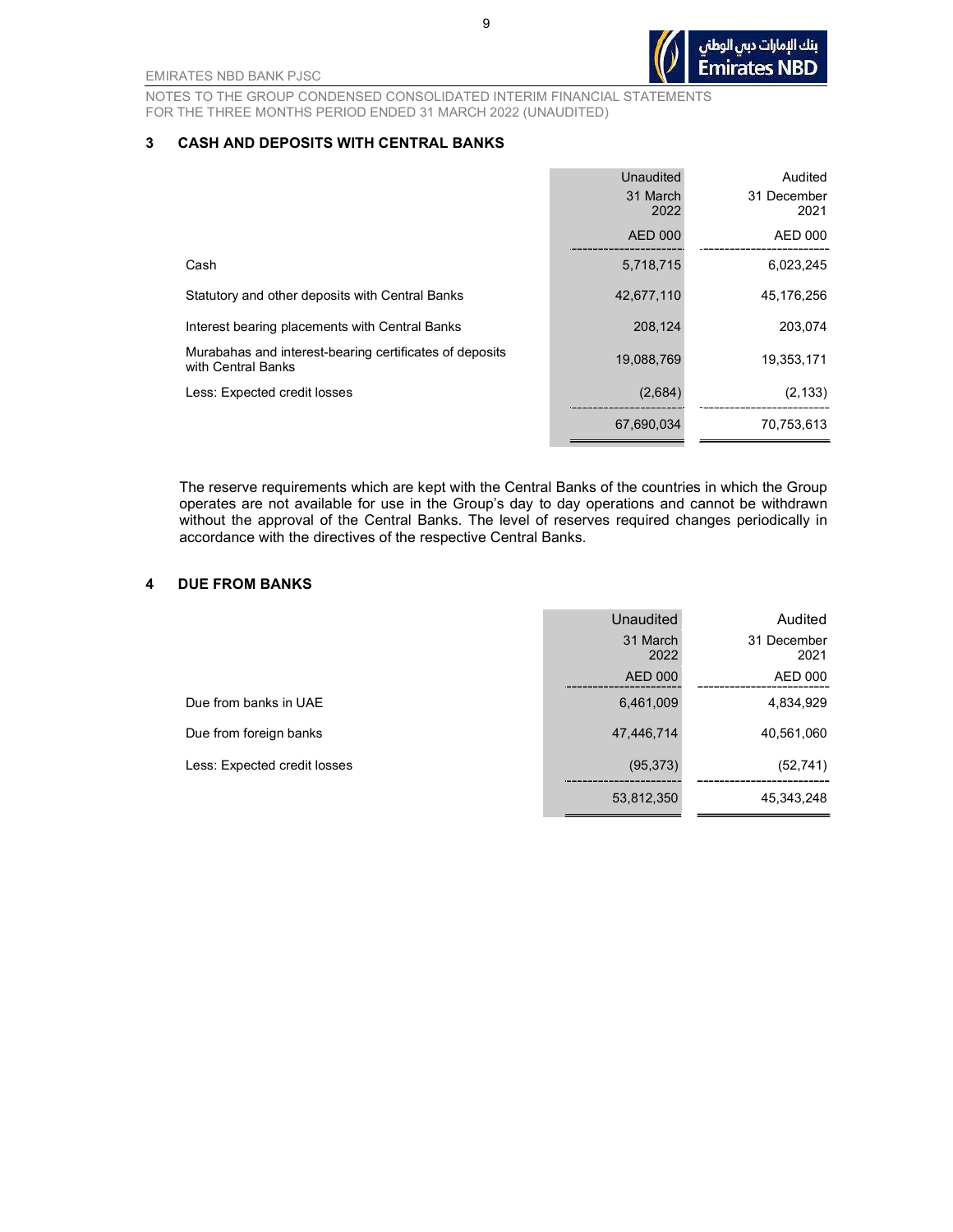NOTES TO THE GROUP CONDENSED CONSOLIDATED INTERIM FINANCIAL STATEMENTS FOR THE THREE MONTHS PERIOD ENDED 31 MARCH 2022 (UNAUDITED)

#### 5 INVESTMENT SECURITIES

|                                                       | Domestic*      | Regional**     | International*** | Total          |
|-------------------------------------------------------|----------------|----------------|------------------|----------------|
| Unaudited 31 March 2022                               | <b>AED 000</b> | <b>AED 000</b> | <b>AED 000</b>   | <b>AED 000</b> |
| <b>TRADING SECURITIES</b><br><b>MEASURED AT FVTPL</b> |                |                |                  |                |
| <b>Government Bonds</b>                               | 722,643        | 827,898        | 120,614          | 1,671,155      |
| Corporate Bonds                                       | 616,817        | 303,654        | 90,689           | 1,011,160      |
| Equity                                                |                |                | 141,977          | 141,977        |
| Others                                                |                |                | 15,460           | 15,460         |
|                                                       | 1,339,460      | 1,131,552      | 368,740          | 2,839,752      |
| DESIGNATED AS AT FVTPL                                |                |                |                  |                |
| Equity                                                | 36,635         | 118,512        | 1,777            | 156,924        |
| Others                                                | 2,181          | 3,828          | 81,985           | 87,994         |
|                                                       | 38,816         | 122,340        | 83,762           | 244,918        |
| <b>MEASURED AT AMORTISED</b><br>COST                  |                |                |                  |                |
| <b>Government Bonds</b>                               | 53,445,881     | 15,337,571     | 6,786,700        | 75,570,152     |
| Corporate Bonds                                       | 2,724,862      | 1,074,876      | 1,874,132        | 5,673,870      |
|                                                       | 56,170,743     | 16,412,447     | 8,660,832        | 81,244,022     |
| Less: Expected credit losses                          |                |                |                  | (16, 969)      |
|                                                       |                |                |                  | 81,227,053     |
| <b>MEASURED AT FVOCI - DEBT</b><br><b>INSTRUMENTS</b> |                |                |                  |                |
| <b>Government Bonds</b>                               |                | 2,203,264      | 12,360,971       | 14,564,235     |
| <b>Corporate Bonds</b>                                | 3,525,973      | 1,116,537      | 1,585,249        | 6,227,759      |
|                                                       | 3,525,973      | 3,319,801      | 13,946,220       | 20,791,994     |
| Less: Expected credit losses                          |                |                |                  | (31, 385)      |
|                                                       |                |                |                  | 20,760,609     |
| MEASURED AT FVOCI - EQUITY<br><u>INSTRUMENTS</u>      |                |                |                  |                |
| Equity                                                | 97,388         | 60,241         | 395,397          | 553,026        |
|                                                       | 97,388         | 60,241         | 395,397          | 553,026        |
| Gross Investment securities                           | 61,172,380     | 21,046,381     | 23,454,951       | 105,673,712    |
| Net Investment securities                             |                |                |                  | 105,625,358    |
|                                                       |                |                |                  |                |

\*Domestic: These are securities issued within the UAE.

\*\*Regional: These are securities issued within the Middle East excluding the UAE.

\*\*\*International: These are securities issued outside the Middle East region.

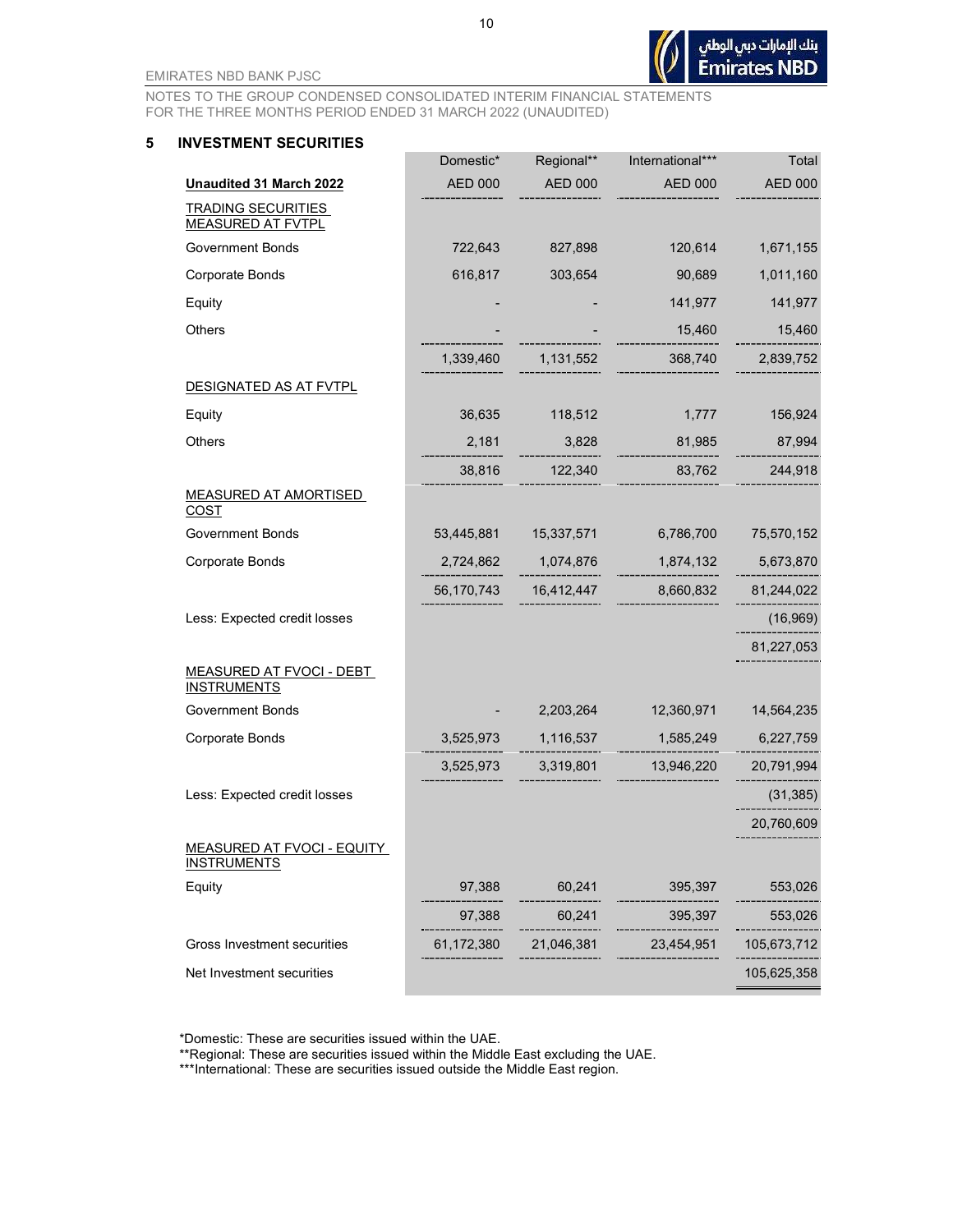NOTES TO THE GROUP CONDENSED CONSOLIDATED INTERIM FINANCIAL STATEMENTS FOR THE THREE MONTHS PERIOD ENDED 31 MARCH 2022 (UNAUDITED)

#### 5 INVESTMENT SECURITIES (CONTINUED)

|                                                         | Domestic*  | Regional**            | International*** | Total                |
|---------------------------------------------------------|------------|-----------------------|------------------|----------------------|
| <b>Audited 31 December 2021</b>                         | AED 000    | AED 000               | AED 000          | <b>AED 000</b>       |
| <b>TRADING SECURITIES</b><br><b>MEASURED AT FVTPL</b>   |            |                       |                  |                      |
| <b>Government Bonds</b>                                 | 1,000,906  | 876,759               | 61,900           | 1,939,565            |
| <b>Corporate Bonds</b>                                  | 207,487    | 146,810               | 33,517           | 387,814              |
| Equity                                                  |            |                       | 156,687          | 156,687              |
| Others                                                  |            |                       | 8,294            | 8,294                |
|                                                         | 1,208,393  | 1,023,569             | 260,398          | 2,492,360            |
| <u>DESIGNATED AS AT FVTPL</u>                           |            |                       |                  |                      |
| Equity                                                  | 41,135     | 118,505               | 1,776            | 161,416              |
| Others                                                  | 2,267      | 4,441                 | 84,027           | 90,735               |
|                                                         | 43,402     | 122,946               | 85,803           | 252,151              |
| <b>MEASURED AT AMORTISED</b><br><b>COST</b>             |            |                       |                  |                      |
| <b>Government Bonds</b>                                 |            | 51,427,892 21,887,432 |                  | 7,605,506 80,920,830 |
| Corporate Bonds                                         | 2,505,241  | 971,605               | 1,584,718        | 5,061,564            |
|                                                         |            | 53,933,133 22,859,037 |                  | 9,190,224 85,982,394 |
| Less: Expected credit losses                            |            |                       |                  | (17, 364)            |
|                                                         |            |                       |                  | 85,965,030           |
| <b>MEASURED AT FVOCI - DEBT</b><br><b>INSTRUMENTS</b>   |            |                       |                  |                      |
| <b>Government Bonds</b>                                 |            | 2,545,951             | 8,373,459        | 10,919,410           |
| <b>Corporate Bonds</b>                                  |            | 3,845,219 932,724     |                  | 1,211,388 5,989,331  |
|                                                         |            | 3,845,219 3,478,675   | 9,584,847        | 16,908,741           |
| Less: Expected credit losses                            |            |                       |                  | (23,053)             |
|                                                         |            |                       |                  | 16,885,688           |
| <b>MEASURED AT FVOCI - EQUITY</b><br><b>INSTRUMENTS</b> |            |                       |                  |                      |
| Equity                                                  | 97,241     | 63,606                | 400,810          | 561,657              |
|                                                         | 97,241     | 63,606                | 400,810          | 561,657              |
| Gross Investment securities                             | 59,127,388 | 27,547,833            | 19,522,082       | 106,197,303          |
| Net Investment securities                               |            |                       |                  | 106,156,886          |

\*Domestic: These are securities issued within the UAE.

\*\*Regional: These are securities issued within the Middle East excluding the UAE.

\*\*\*International: These are securities issued outside the Middle East region.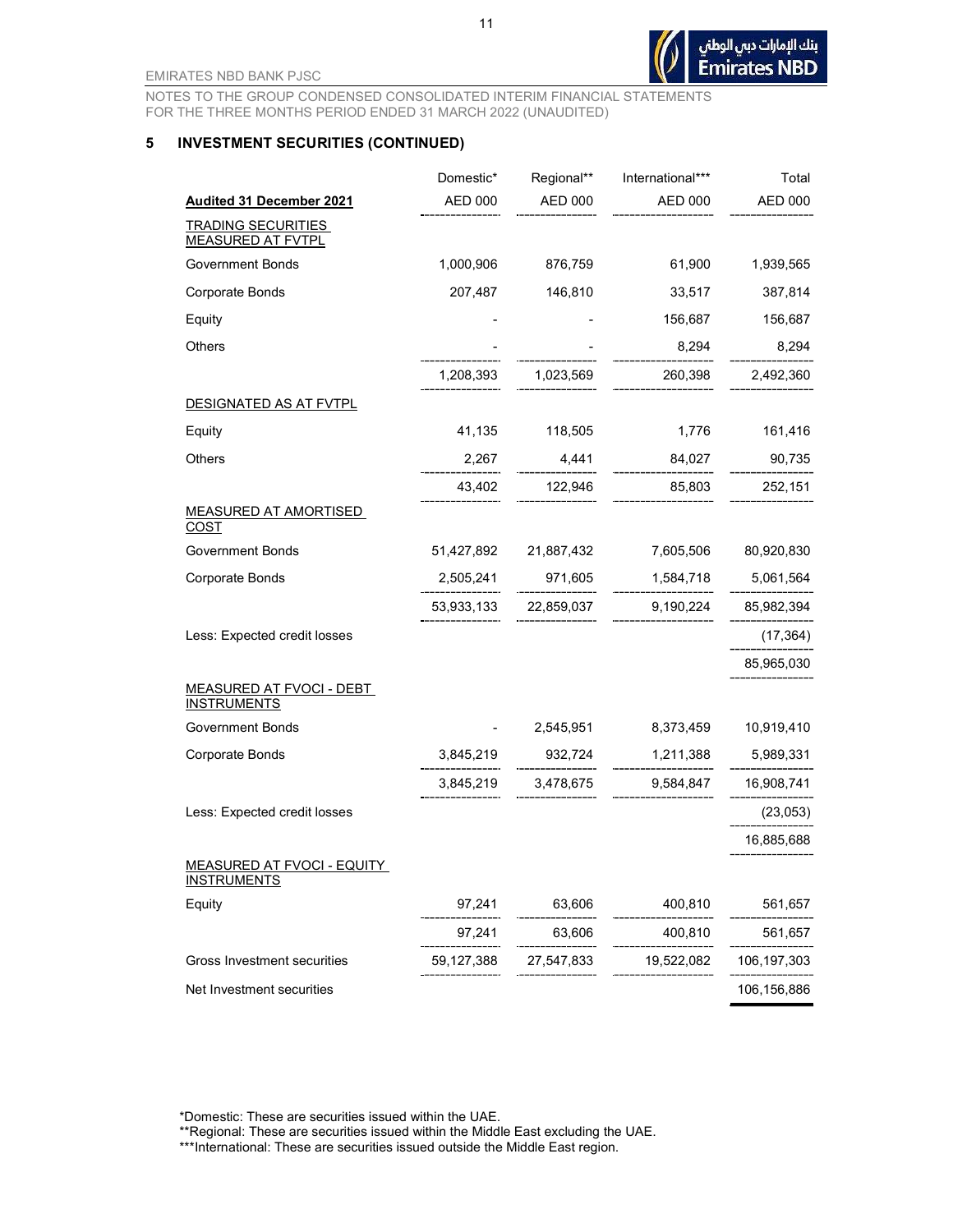NOTES TO THE GROUP CONDENSED CONSOLIDATED INTERIM FINANCIAL STATEMENTS FOR THE THREE MONTHS PERIOD ENDED 31 MARCH 2022 (UNAUDITED)

#### 6 LOANS AND RECEIVABLES

|                                                | <b>Unaudited</b><br>31 March<br>2022 | Audited<br>31 December<br>2021 |
|------------------------------------------------|--------------------------------------|--------------------------------|
|                                                | <b>AED 000</b>                       | AED 000                        |
| Gross loans and receivables                    | 463,230,253                          | 459,457,866                    |
| Less: Expected credit losses                   | (37, 879, 751)                       | (37, 185, 476)                 |
|                                                | 425,350,502                          | 422,272,390                    |
|                                                | 31 March<br>2022                     | 31 December<br>2021            |
| At Amortised Cost                              | <b>AED 000</b>                       | <b>AED 000</b>                 |
| Overdrafts                                     | 128,654,680                          | 141,178,599                    |
| Time loans                                     | 227,624,299                          | 227,088,997                    |
| Loans against trust receipts                   | 9,844,785                            | 9,236,631                      |
| <b>Bills discounted</b>                        | 4,388,276                            | 3,892,605                      |
| Credit card receivables                        | 13,824,129                           | 13,353,455                     |
| Gross loans - conventional                     | 384,336,169                          | 394,750,287                    |
| Murabaha                                       | 55,206,934                           | 41,489,900                     |
| ljara                                          | 21,915,072                           | 20,862,452                     |
| Wakala                                         | 943,723                              | 975,081                        |
| Istisna'a                                      | 909,249                              | 873,178                        |
| Credit cards receivable                        | 1,704,568                            | 1,646,713                      |
| <b>Others</b>                                  | 210,676                              | 675,088                        |
| Less: Deferred income                          | (1,996,138)                          | (1,814,833)                    |
| Gross Islamic financing receivables            | 78,894,084                           | 64,707,579                     |
| Gross loans and receivables                    | 463,230,253                          | 459,457,866                    |
| Total of credit impaired loans and receivables | 29,488,300                           | 29,159,717                     |

Corporate Ijara assets amounting to AED 2.3 billion (2021: AED 2.3 billion) were securitised for the purpose of issuance of Sukuk liability (refer Note 10).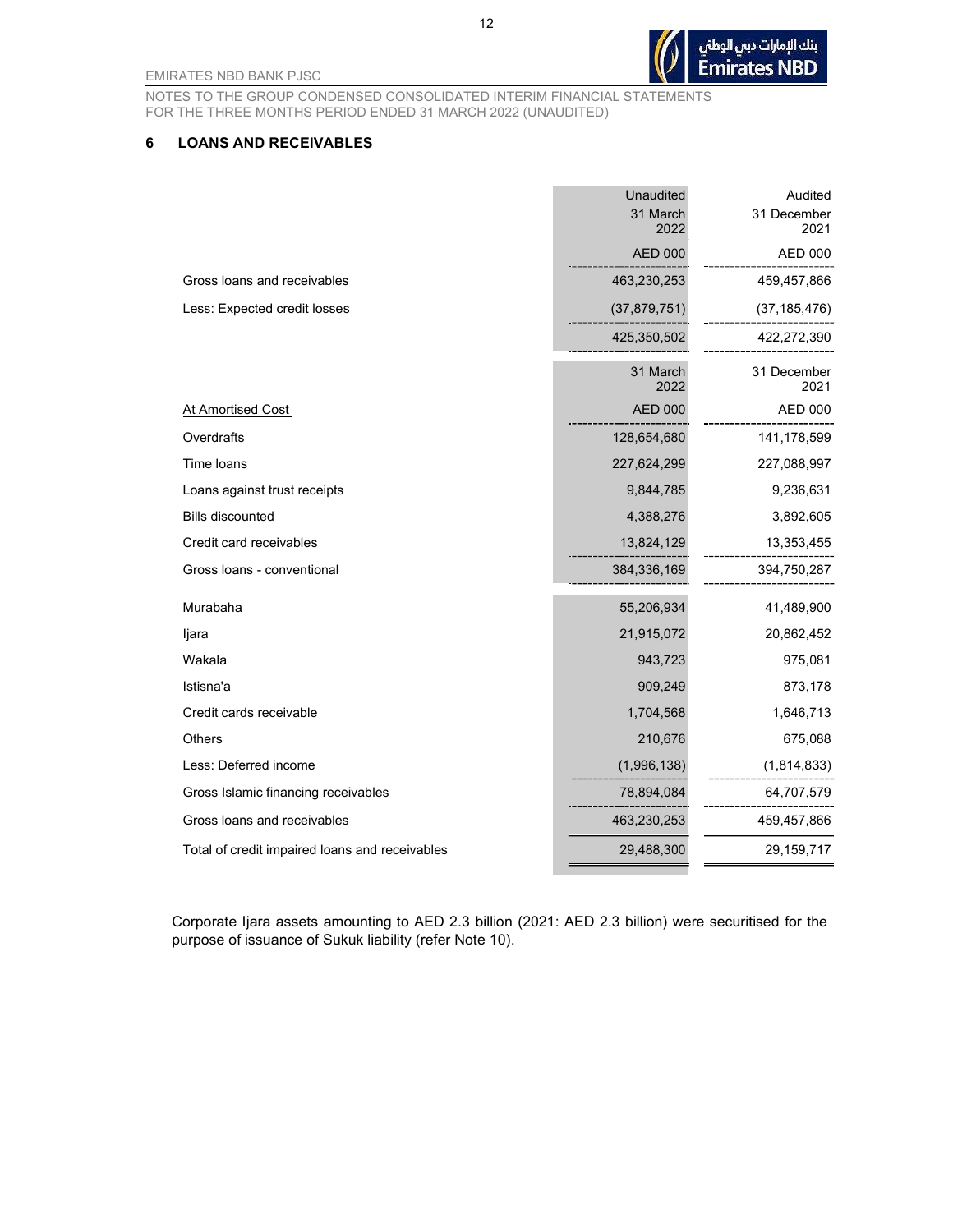NOTES TO THE GROUP CONDENSED CONSOLIDATED INTERIM FINANCIAL STATEMENTS FOR THE THREE MONTHS PERIOD ENDED 31 MARCH 2022 (UNAUDITED)

## 6 LOANS AND RECEIVABLES (CONTINUED)

|                                                 | Unaudited      | Audited        |
|-------------------------------------------------|----------------|----------------|
|                                                 | 31 March       | 31 December    |
|                                                 | 2022           | 2021           |
| Analysis by economic activity                   | <b>AED 000</b> | <b>AED 000</b> |
| Manufacturing                                   | 21,602,133     | 20,508,463     |
| Construction                                    | 14,460,579     | 16,110,888     |
| Trade                                           | 33,008,055     | 32,717,137     |
| Transport and communication                     | 15, 141, 087   | 12,892,388     |
| Utilities and services                          | 25,798,795     | 15,231,685     |
| Sovereign                                       | 139,196,354    | 152,416,647    |
| Personal                                        | 101,445,920    | 98,184,765     |
| Real estate                                     | 48,103,397     | 49,337,859     |
| Hotels and restaurants                          | 11,876,508     | 11,723,275     |
| Management of companies and enterprises         | 14,026,776     | 12,689,036     |
| Financial institutions and investment companies | 20,971,784     | 20,903,075     |
| Agriculture                                     | 5,744,976      | 5,825,162      |
| <b>Others</b>                                   | 13,850,027     | 12,732,319     |
| Total loans and receivables                     | 465,226,391    | 461,272,699    |
| Less: Deferred Income                           | (1,996,138)    | (1,814,833)    |
| Less: Expected credit loss                      | (37, 879, 751) | (37, 185, 476) |
|                                                 | 425,350,502    | 422,272,390    |

\_\_\_\_\_\_\_\_\_\_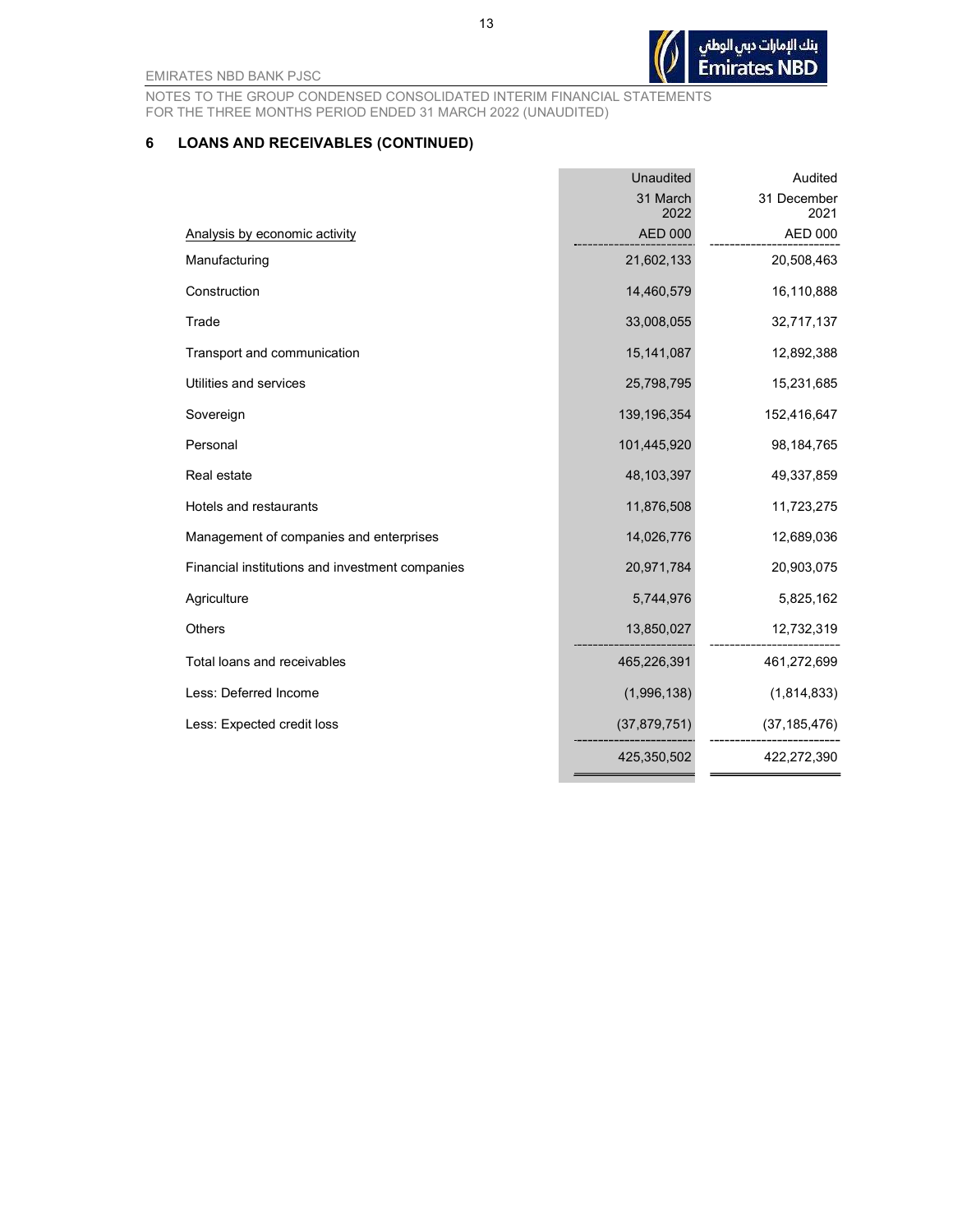

.

NOTES TO THE GROUP CONDENSED CONSOLIDATED INTERIM FINANCIAL STATEMENTS FOR THE THREE MONTHS PERIOD ENDED 31 MARCH 2022 (UNAUDITED)

#### 7 GOODWILL AND INTANGIBLES

|                                          | Goodwill       | Intangibles on Acquisition |                           |                             | Total          |                |
|------------------------------------------|----------------|----------------------------|---------------------------|-----------------------------|----------------|----------------|
|                                          |                | <b>Banking</b><br>license  | Customer<br>relationships | Core deposit<br>intangibles | <b>Brands</b>  |                |
| Unaudited 31 March 2022                  | <b>AED 000</b> | <b>AED 000</b>             | <b>AED 000</b>            | <b>AED 000</b>              | <b>AED 000</b> | <b>AED 000</b> |
| <u>Cost</u>                              |                |                            |                           |                             |                |                |
| Balance as at 1 January 2022             | 5,561,676      | 162,977                    | 446,178                   | 876,862                     | 154,997        | 7,202,690      |
| Foreign exchange movement*               | (8,461)        | (22, 376)                  | 9,275                     | 6,834                       | (13, 554)      | (28, 282)      |
| Balance as at 31 March 2022              | 5,553,215      | 140,601                    | 455,453                   | 883,696                     | 141,443        | 7,174,408      |
| Less: Amortisation and impairment        |                |                            |                           |                             |                |                |
| Balance as at 1 January 2022             | 4,903          |                            | 384,715                   | 831,581                     |                | 1,221,199      |
| Amortisation and impairment for the year |                |                            | 23,506                    | 17,318                      |                | 40,824         |
| Balance as at 31 March 2022              | 4,903          |                            | 408,221                   | 848,899                     |                | 1,262,023      |
| <b>Net Goodwill and Intangibles</b>      | 5,548,312      | 140,601                    | 47,232                    | 34,797                      | 141,443        | 5,912,385      |
|                                          |                |                            |                           |                             |                |                |
| Audited 31 December 2021                 |                |                            |                           |                             |                |                |
| Cost                                     | 5,561,676      | 162,977                    | 446,178                   | 876,862                     | 154,997        | 7,202,690      |
| Less: Amortisation and impairment        | 4,903          |                            | 384,715                   | 831,581                     |                | 1,221,199      |
| <b>Net Goodwill and Intangibles</b>      | 5,556,773      | 162,977                    | 61,463                    | 45,281                      | 154,997        | 5,981,491      |

\*Foreign exchange movement relates to translation of acquired Goodwill and intangibles pertaining to Emirates NBD Egypt and DenizBank using the period end exchange rate.

The goodwill and intangibles were acquired through business combinations. Goodwill and brands have indefinite life and are reviewed annually for impairment.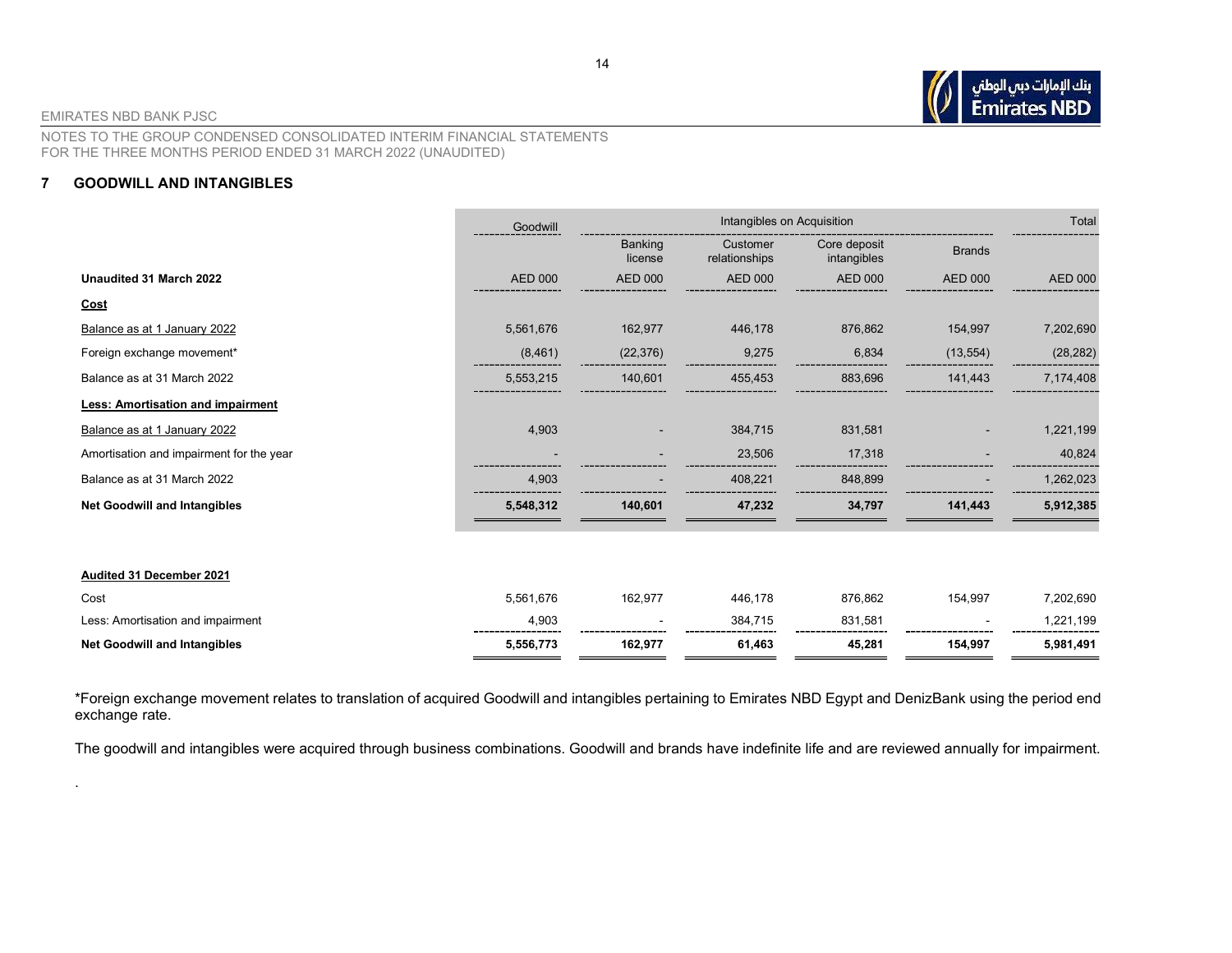بنك الإمارات دبي الوطني **Emirates NBD** 

NOTES TO THE GROUP CONDENSED CONSOLIDATED INTERIM FINANCIAL STATEMENTS FOR THE THREE MONTHS PERIOD ENDED 31 MARCH 2022 (UNAUDITED)

#### 8 OTHER ASSETS

|                                      | <b>Unaudited</b> | Audited             |
|--------------------------------------|------------------|---------------------|
|                                      | 31 March<br>2022 | 31 December<br>2021 |
|                                      | <b>AED 000</b>   | AED 000             |
| Accrued interest receivable          | 3,159,901        | 3,107,720           |
| Islamic profit receivable            | 210,782          | 187,898             |
| Prepayments and other advances       | 688,131          | 837,789             |
| Sundry debtors and other receivables | 2,170,316        | 1,938,780           |
| Inventory                            | 1,504,316        | 1,529,478           |
| Deferred tax asset                   | 876,020          | 929,142             |
| Investment properties                | 428,494          | 440,351             |
| Others                               | 2,086,069        | 2,207,764           |
|                                      | 11,124,029       | 11,178,922          |

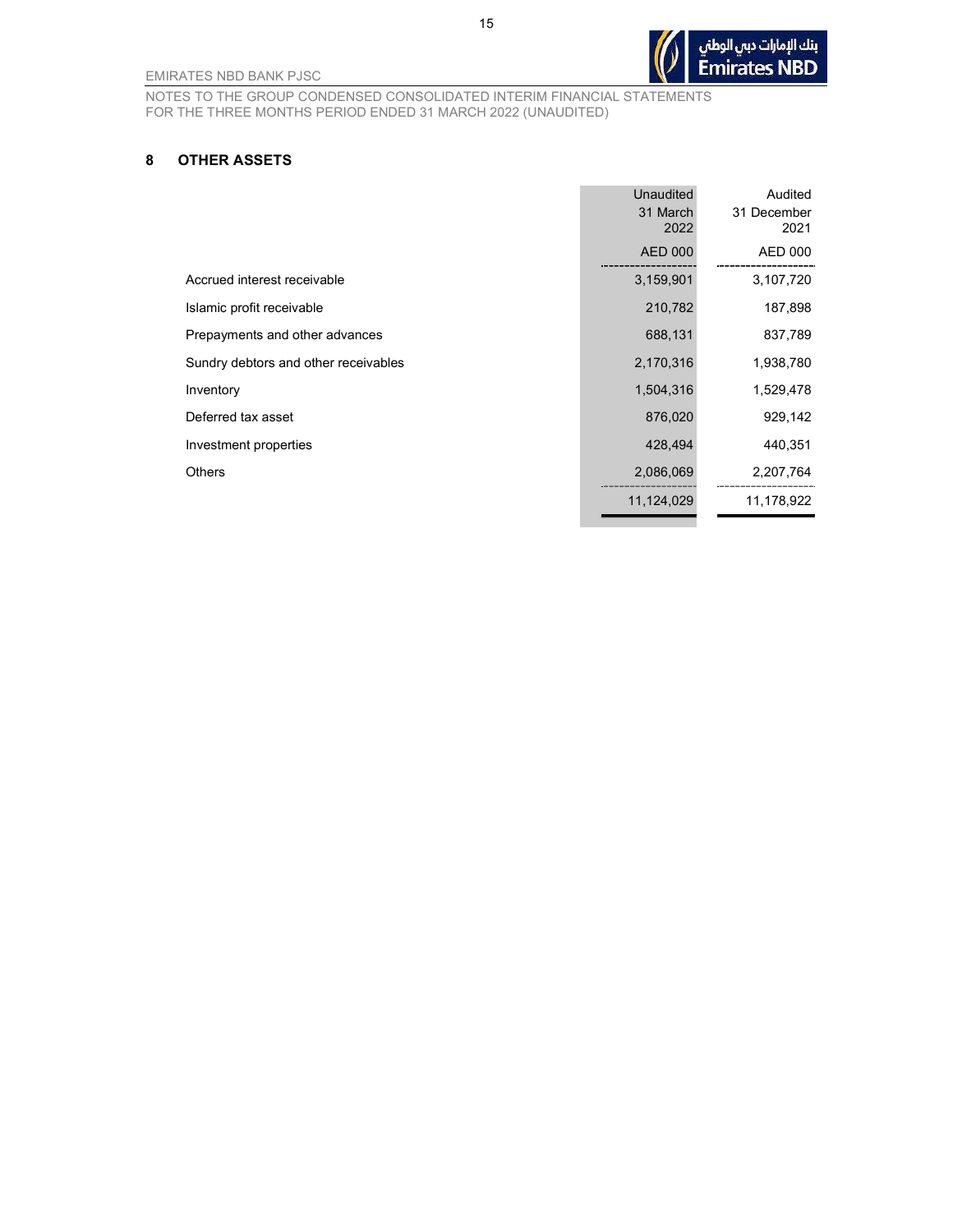NOTES TO THE GROUP CONDENSED CONSOLIDATED INTERIM FINANCIAL STATEMENTS FOR THE THREE MONTHS PERIOD ENDED 31 MARCH 2022 (UNAUDITED)

#### 9 DEBT ISSUED AND OTHER BORROWED FUNDS

|                                             | Unaudited        | Audited             |
|---------------------------------------------|------------------|---------------------|
|                                             | 31 March<br>2022 | 31 December<br>2021 |
|                                             | <b>AED 000</b>   | AED 000             |
| Medium term note programme                  | 49,999,128       | 54,560,648          |
| Term loans and certificates of deposits     | 8,108,514        | 6,405,566           |
| Borrowings raised from loan securitisations | 2,455,754        | 2,421,014           |
|                                             | 60.563,396       | 63,387,228          |

|                                 | Unaudited        | Audited             |
|---------------------------------|------------------|---------------------|
|                                 | 31 March<br>2022 | 31 December<br>2021 |
|                                 | <b>AED 000</b>   | AED 000             |
| Balance as at 1 January         | 63,387,228       | 54,662,670          |
| New issues                      | 3,722,410        | 25,636,942          |
| Repayments                      | (5,369,348)      | (13, 313, 409)      |
| Other movements*                | (1, 176, 894)    | (3,598,975)         |
| Balance at end of period / year | 60,563,396       | 63,387,228          |
|                                 |                  |                     |

\*Represents exchange rate and fair value movements on debts issued in foreign currency. The Group hedges the foreign currency risk on public issuances through derivative financial instruments.

As at 31 March 2022, the outstanding medium term borrowings totalling AED 60,563 million (31 December 2021: AED 63,387 million) is falling due as below:

|             | Unaudited           | Audited             |
|-------------|---------------------|---------------------|
|             | 31 March<br>2022    | 31 December<br>2021 |
|             | <b>AED</b> millions | AED millions        |
| 2022        | 9,740               | 12,640              |
| 2023        | 7,495               | 7,398               |
| 2024        | 10,232              | 10,145              |
| 2025        | 7,314               | 7,098               |
| 2026        | 6,072               | 6,219               |
| Beyond 2026 | 19,710              | 19,887              |
|             | 60,563              | 63,387              |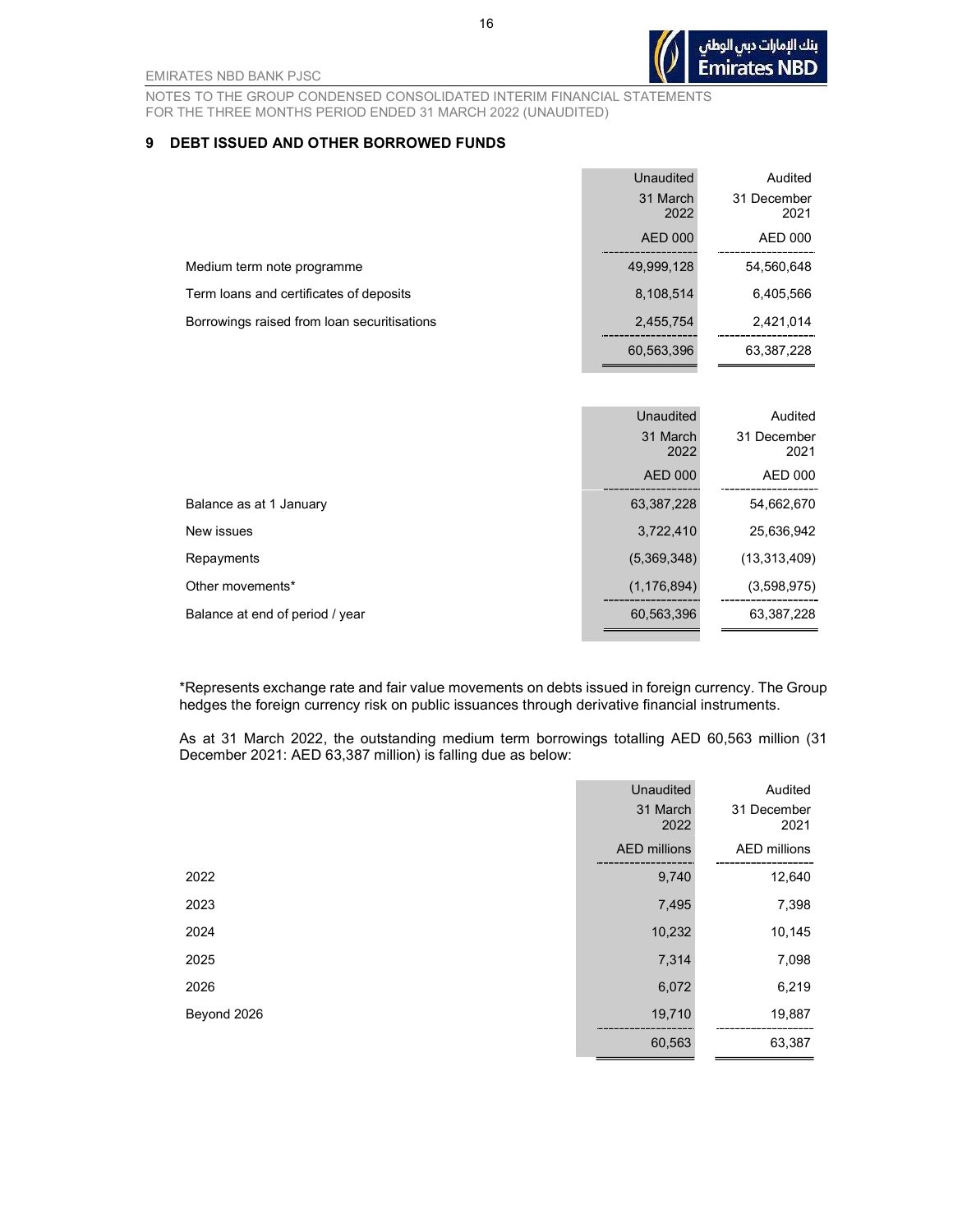NOTES TO THE GROUP CONDENSED CONSOLIDATED INTERIM FINANCIAL STATEMENTS FOR THE THREE MONTHS PERIOD ENDED 31 MARCH 2022 (UNAUDITED)

#### 10 SUKUK PAYABLE

|                                 | <b>Unaudited</b> | Audited             |
|---------------------------------|------------------|---------------------|
|                                 | 31 March<br>2022 | 31 December<br>2021 |
|                                 | <b>AED 000</b>   | AED 000             |
| Balance as at 1 January         | 3,672,500        | 5,510,933           |
| New issues                      |                  | 1,836,250           |
| Repayments                      |                  | (3,672,500)         |
| Other movements                 |                  | (2, 183)            |
| Balance at end of period / year | 3,672,500        | 3,672,500           |
|                                 |                  |                     |

As at 31 March 2022, the outstanding Sukuk payable totalling AED 3,673 million (31 December 2021: AED 3,673 million) is falling due as follows:

|      | <b>Unaudited</b><br>31 March<br>2022 | Audited<br>31 December<br>2021 |
|------|--------------------------------------|--------------------------------|
|      | <b>AED</b> million                   | AED million                    |
| 2025 | 1,836                                | 1,836                          |
| 2026 | 1,837                                | 1,837                          |
|      | 3,673                                | 3,673                          |

#### 11 OTHER LIABILITIES

|                                      | <b>Unaudited</b> | Audited     |
|--------------------------------------|------------------|-------------|
|                                      | 31 March         | 31 December |
|                                      | 2022             | 2021        |
|                                      | AED 000          | AED 000     |
| Accrued interest payable             | 1,646,066        | 1,783,235   |
| Profit payable to Islamic depositors | 96,459           | 109,477     |
| Managers' cheques                    | 2,370,341        | 1,509,281   |
| Trade and other payables             | 5,282,028        | 4,369,047   |
| Staff related liabilities            | 1,087,370        | 1,405,347   |
| Provision for taxation               | 525,503          | 226,940     |
| <b>Others</b>                        | 6,964,675        | 6,624,936   |
|                                      | 17,972,442       | 16,028,263  |

#### 12 EQUITY HOLDER FUNDS

At the Annual General Meeting held on 23 February 2022, shareholders approved payment of a cash dividend of 50% of the issued and paid up capital (AED 0.50 per share) amounting to AED 3,158 million which has been recognised in the condensed consolidated interim financial statements as of 31 March 2022.

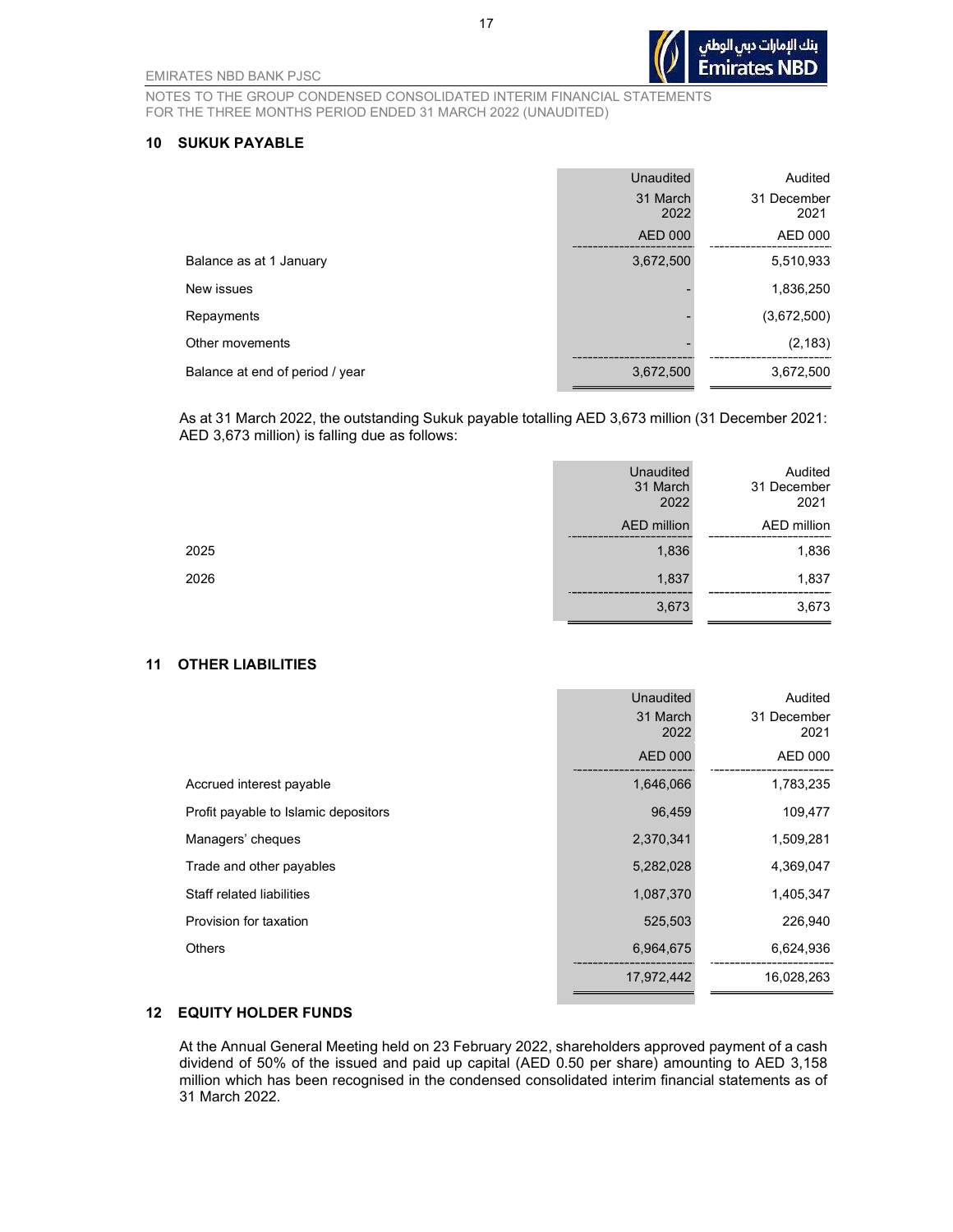

#### 13 TIER I CAPITAL NOTES

The Group has issued a number of regulatory Tier 1 capital notes with details mentioned in the table below. The notes are perpetual, subordinated and unsecured. The Group can elect not to pay a coupon at its own discretion. Note holders will not have a right to claim the coupon and such event will not be considered an event of default. The notes carry no maturity date and have been classified as equity.

| <b>Issuance Month/year</b> | <b>Issued Amount</b>                  | Coupon rate                                         |
|----------------------------|---------------------------------------|-----------------------------------------------------|
| May 2021                   | USD 750 million (AED<br>2.75 billion) | Fixed interest rate with a reset after six<br>vears |
| <b>July 2020</b>           | USD 750 million (AED<br>2.75 billion) | Fixed interest rate with a reset after six<br>years |
| March 2019                 | USD 1 billion (AED 3.67<br>billion)   | Fixed interest rate with a reset after six<br>vears |

#### 14 OTHER OPERATING INCOME

|                                                                                             | Unaudited<br>three months<br>period ended | Unaudited<br>three months<br>period ended |
|---------------------------------------------------------------------------------------------|-------------------------------------------|-------------------------------------------|
|                                                                                             | 31 March<br>2022                          | 31 March<br>2021                          |
|                                                                                             | <b>AED 000</b>                            | <b>AED 000</b>                            |
| Dividend income on equity investment measured at FVOCI                                      | 192                                       |                                           |
| Dividend income on equity investments measured at FVTPL                                     | 4,500                                     | 8,364                                     |
| Gain / (loss) from sale of debt investment securities measured at<br><b>FVOCI</b>           | 45,312                                    | 149,099                                   |
| Gain / (loss) from investment securities designated at fair value<br>through profit or loss | (5,684)                                   | (2,649)                                   |
| Rental income                                                                               | 5,546                                     | 7,352                                     |
| Gain / (loss) on sale of properties (investment properties / inventories)                   | (396)                                     | 394                                       |
| Foreign exchange income / (loss)*                                                           | (42,069)                                  | (872, 227)                                |
| Derivative income / (loss)                                                                  | 963,827                                   | 1,457,478                                 |
| Other income (net)                                                                          | 217,380                                   | 165,781                                   |
|                                                                                             | 1,188,608                                 | 913,592                                   |

\* Foreign exchange income / (loss) comprises trading and translation gain / (loss) and gain / (loss) on dealings with customers.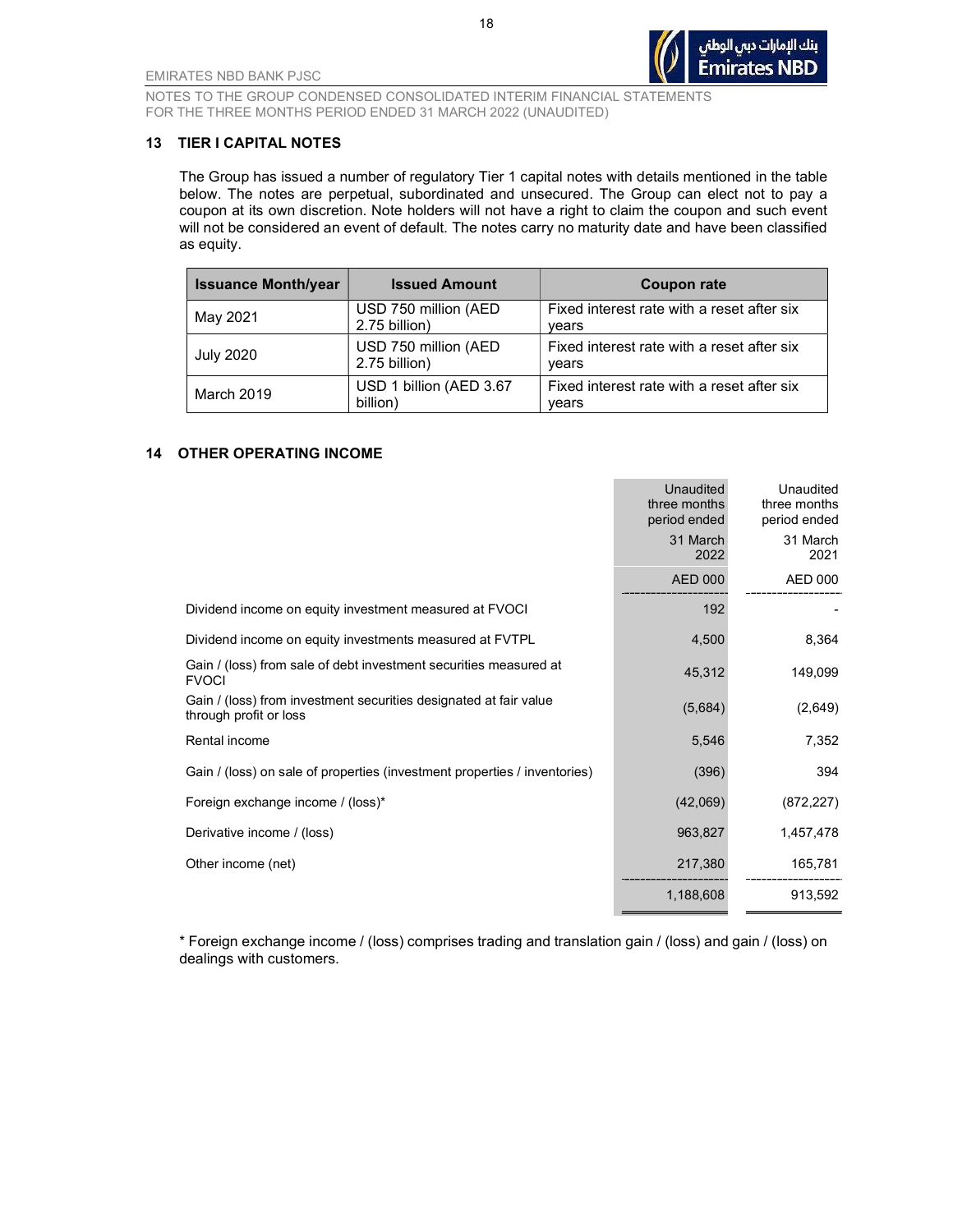NOTES TO THE GROUP CONDENSED CONSOLIDATED INTERIM FINANCIAL STATEMENTS FOR THE THREE MONTHS PERIOD ENDED 31 MARCH 2022 (UNAUDITED)

#### 15 GENERAL AND ADMINISTRATIVE EXPENSES

|                                      | Unaudited<br>three months<br>period ended | Unaudited<br>three months<br>period ended |
|--------------------------------------|-------------------------------------------|-------------------------------------------|
|                                      | 31 March<br>2022                          | 31 March<br>2021                          |
|                                      | <b>AED 000</b>                            | <b>AED 000</b>                            |
| Staff cost                           | 1,192,357                                 | 1,062,993                                 |
| Occupancy cost                       | 63,678                                    | 64,938                                    |
| Equipment & supplies                 | 44,385                                    | 53,535                                    |
| Information technology cost          | 87,917                                    | 84,223                                    |
| Communication cost                   | 67,980                                    | 66,148                                    |
| Service, legal and professional fees | 50,966                                    | 41,624                                    |
| Marketing related expenses           | 26,640                                    | 25,923                                    |
| Depreciation                         | 176,231                                   | 188,720                                   |
| Amortisation of intangibles          | 40,824                                    | 40,824                                    |
| <b>Others</b>                        | 213,933                                   | 238,852                                   |
|                                      | 1,964,911                                 | 1,867,780                                 |

#### 16 NET IMPAIRMENT LOSS ON FINANCIAL ASSETS

The charge to the income statement for the net impairment loss on financial assets is made up as follows:

|                                                                     | Unaudited<br>three months<br>period ended | Unaudited<br>three months<br>period ended |
|---------------------------------------------------------------------|-------------------------------------------|-------------------------------------------|
|                                                                     | 31 March<br>2022                          | 31 March<br>2021                          |
|                                                                     | <b>AED 000</b>                            | AED 000                                   |
| Net impairment of cash and deposits with central bank               | 883                                       | (734)                                     |
| Net impairment of due from banks / other assets                     | 47,250                                    | (13,860)                                  |
| Net impairment of investment securities                             | 8,233                                     | (3,906)                                   |
| Net impairment of loans and receivables                             | 1,444,272                                 | 1,915,902                                 |
| Net impairment of unfunded exposures                                | 24,971                                    | (73, 162)                                 |
| Bad debt written off / (recovery) and modification adjustment - net | (121, 149)                                | (61, 242)                                 |
| Net impairment loss for the period                                  | 1,404,460                                 | 1,762,998                                 |
|                                                                     |                                           |                                           |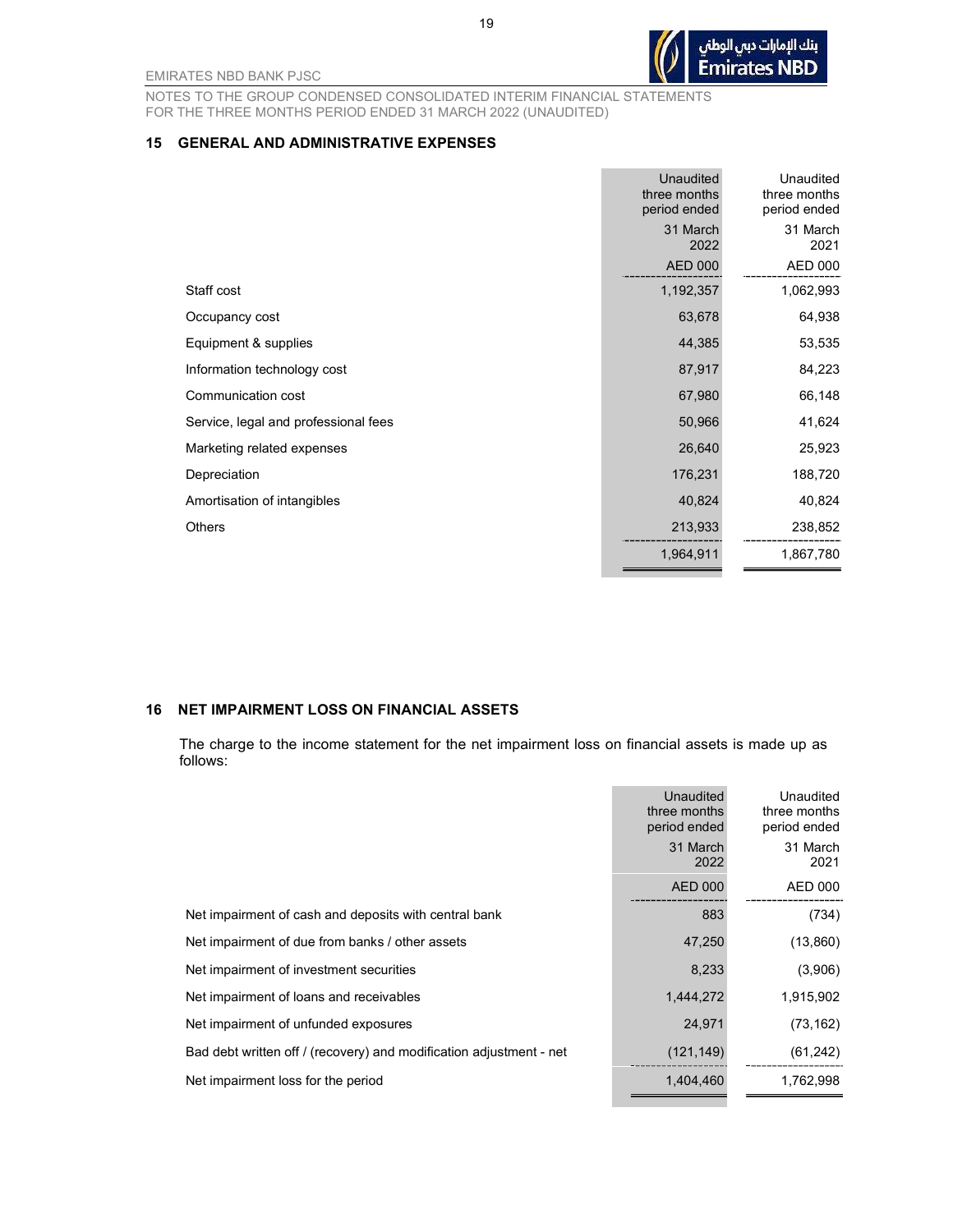NOTES TO THE GROUP CONDENSED CONSOLIDATED INTERIM FINANCIAL STATEMENTS FOR THE THREE MONTHS PERIOD ENDED 31 MARCH 2022 (UNAUDITED)

#### 17 COMMITMENTS AND CONTINGENCIES

The Group's commitments and contingencies are as follows:

|                                  | Unaudited        | Audited             |
|----------------------------------|------------------|---------------------|
|                                  | 31 March<br>2022 | 31 December<br>2021 |
|                                  | <b>AED 000</b>   | AED 000             |
| Letters of credit                | 20,522,947       | 19,545,126          |
| Guarantees                       | 58,363,243       | 56,705,248          |
| Liability on risk participations | 167,975          | 218,757             |
| Irrevocable loan commitments*    | 41,513,694       | 39,998,828          |
|                                  | 120,567,859      | 116,467,959         |

\* Irrevocable loan commitments represent a contractual commitment to permit draw downs on a facility within a defined period subject to conditions precedent and termination clauses. Since commitments may expire without being drawn down, and as conditions precedent to draw down have to be fulfilled the total contract amounts do not necessarily represent exact future cash requirements.

#### 18 EARNINGS PER SHARE

The Group presents basic and diluted Earnings Per Share (EPS) data for its ordinary shares. Basic EPS is calculated by dividing the profit or loss attributable to ordinary shareholders (further adjusted for interest expense on tier I capital notes) of the Bank by the weighted average number of ordinary shares outstanding during the period. Diluted EPS is determined by adjusting the profit or loss attributable to ordinary shareholders and the weighted average number of ordinary shares outstanding for the effects of all diluted potential ordinary shares, if any.

|                                                          | Unaudited<br>three months<br>period ended | Unaudited<br>three months<br>period ended |
|----------------------------------------------------------|-------------------------------------------|-------------------------------------------|
|                                                          | 31 March<br>2022                          | 31 March<br>2021                          |
|                                                          | <b>AED 000</b>                            | AED 000                                   |
| Profit for the period attributable to equity holders     | 2.740.863                                 | 2,321,559                                 |
| Deduct: Interest on Tier 1 capital notes                 | (127, 677)                                | (162, 912)                                |
| Net profit attributable to equity holders                | 2,613,186                                 | 2,158,647                                 |
| Weighted average number of equity shares in issue ('000) | 6,310,696                                 | 6,310,696                                 |
| Earnings per share* (AED)                                | 0.41                                      | 0.34                                      |

\*The diluted and basic earnings per share were the same for the three months period ended 31 March 2022.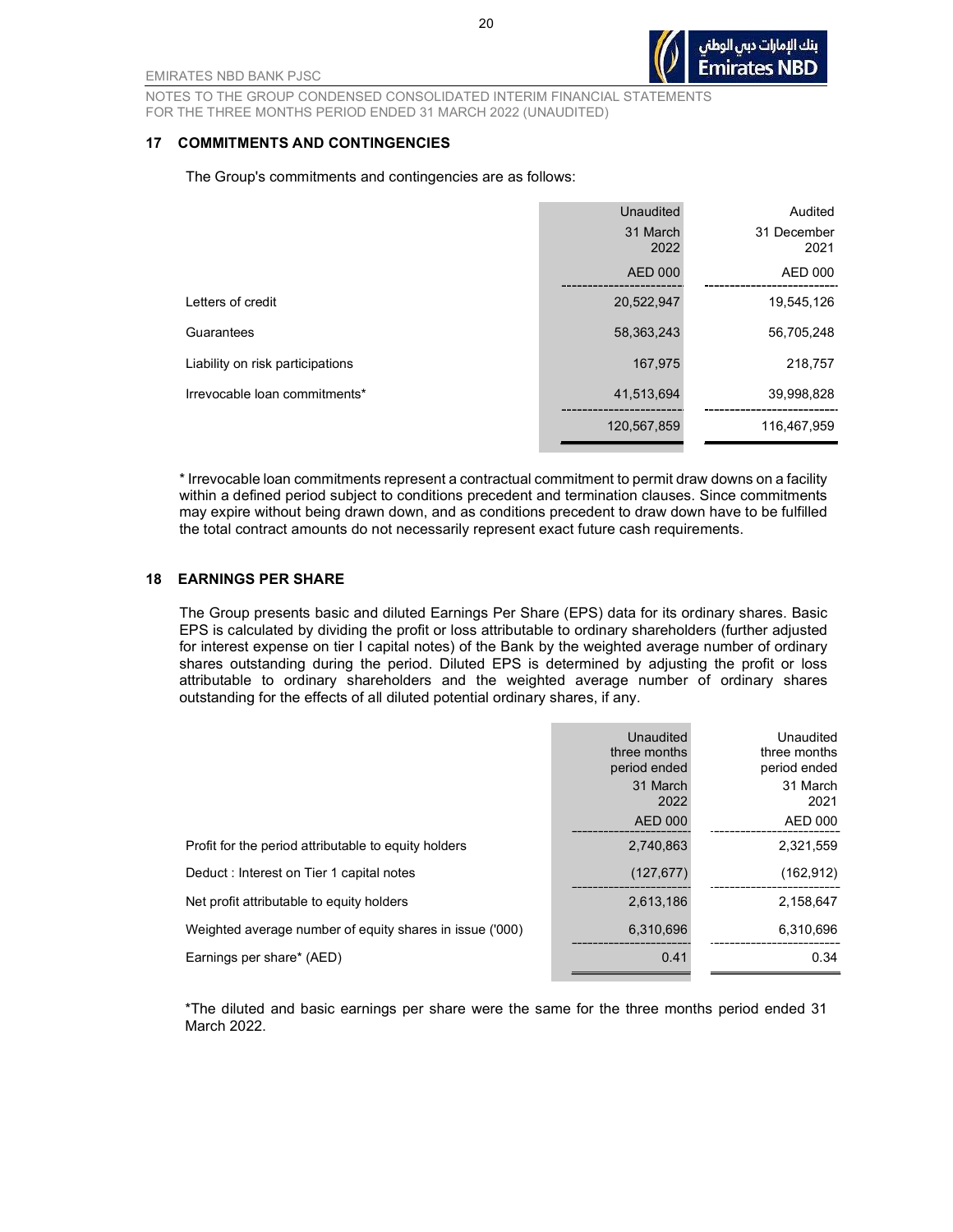#### 19 DERIVATIVES

|                                                                              | Unaudited 31 March 2022       |                               |                           |                        | Audited 31 December 2021 |                    |
|------------------------------------------------------------------------------|-------------------------------|-------------------------------|---------------------------|------------------------|--------------------------|--------------------|
|                                                                              | <b>Positive</b><br>fair value | <b>Negative</b><br>fair value | <b>Notional</b><br>amount | Positive<br>fair value | Negative<br>fair value   | Notional<br>amount |
|                                                                              | <b>AED 000</b>                | <b>AED 000</b>                | <b>AED 000</b>            | AED 000                | AED 000                  | AED 000            |
| Derivatives held for<br>trading                                              | 10,528,362                    | (9, 162, 900)                 | 847,821,105               | 10.133,018             | (7,966,273)              | 757,094,774        |
| Derivatives held as cash<br>flow hedges                                      | 160,812                       | (485, 534)                    | 23,298,999                | 238,462                | (121, 895)               | 29,221,176         |
| Derivatives held as fair<br>value hedges                                     | 187,442                       | (1,818,738)                   | 29,326,580                | 287,445                | (1,088,283)              | 30,004,652         |
| Derivatives held as<br>hedge of a net<br>investment in foreign<br>operations | 4,456                         | (12, 236)                     | 807,660                   |                        | (9,870)                  | 452,876            |
| Total                                                                        | 10,881,072                    | (11, 479, 408)                | 901,254,344               | 10.658,925             | (9, 186, 321)            | 816,773,478        |

#### 20 OPERATING SEGMENTS

The Group is organised into the following main businesses:

- (a) Corporate and Institutional banking represents current and savings accounts, customer deposits, overdrafts, trade finance and term loans for government, corporate customers, investment banking, Islamic products under ENBD Islamic and structured financing primarily in the UAE, Egypt and KSA;
- (b) Retail banking and Wealth Management represents retail loans and deposits, private banking and wealth management, equity broking services, asset management and consumer financing primarily in the UAE, Egypt and KSA;
- (c) Global Markets and Treasury activities comprise of managing the Group's portfolio of investments, funds management and interbank treasury operations primarily in the UAE, Egypt and KSA;
- (d) Islamic banking activities represent the income and fees earned and expenses paid by the Islamic banking subsidiaries;
- (e) DenizBank is considered as a separate operating segment; and
- (f) Other operations of the Group include Tanfeeth, property management, operations and support functions.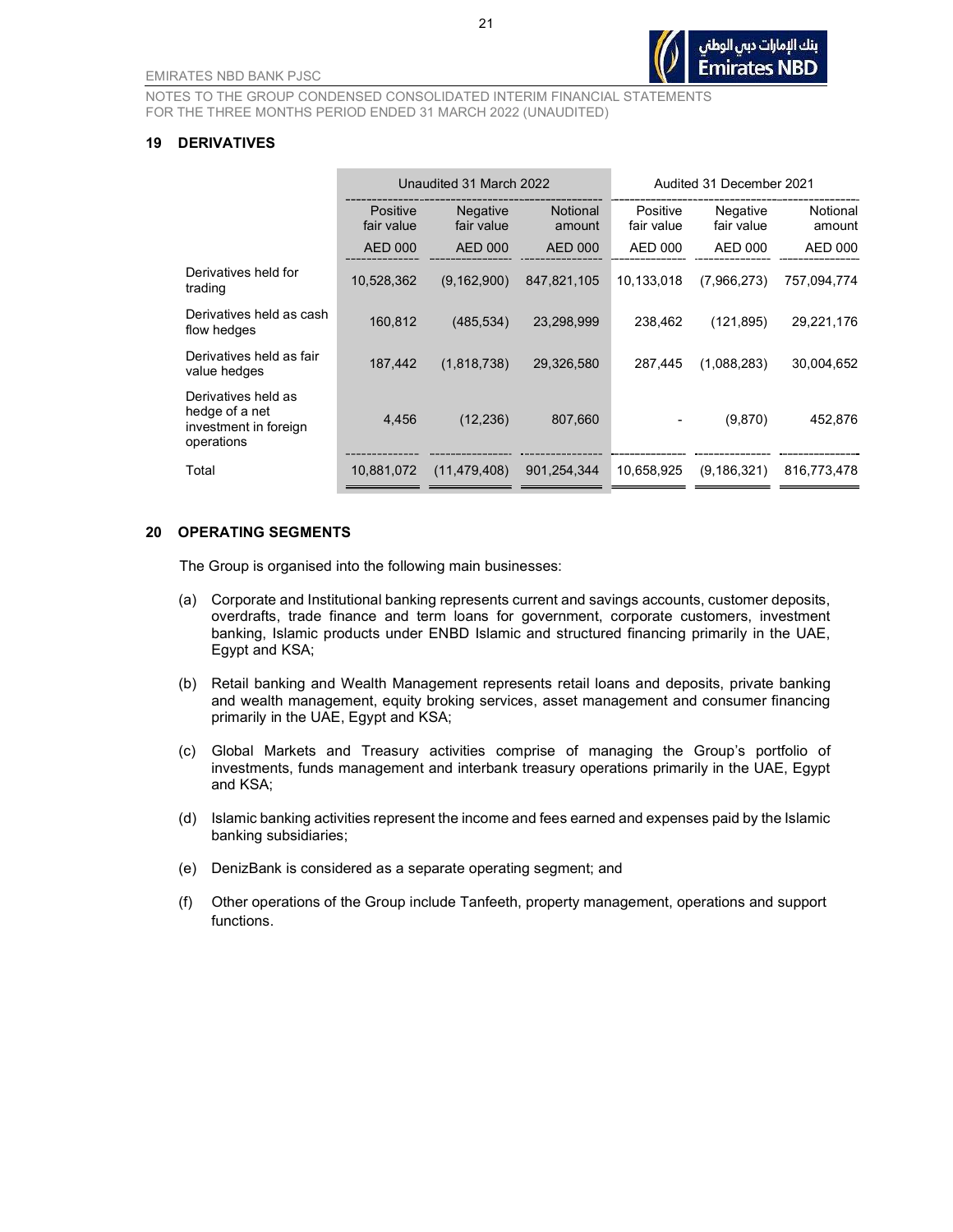NOTES TO THE GROUP CONDENSED CONSOLIDATED INTERIM FINANCIAL STATEMENTS FOR THE THREE MONTHS PERIOD ENDED 31 MARCH 2022 (UNAUDITED)

#### 20 OPERATING SEGMENTS (CONTNUED)

| Unaudited 31 March 2022                                                                   | Corporate and<br>Institutional<br>banking | Retail banking<br>and Wealth<br>Management | Global<br>Markets and<br>Treasury | <b>Islamic</b><br>banking | <b>DenizBank</b> | <b>Others</b>  | Total          |
|-------------------------------------------------------------------------------------------|-------------------------------------------|--------------------------------------------|-----------------------------------|---------------------------|------------------|----------------|----------------|
|                                                                                           | AED 000                                   | AED 000                                    | <b>AED 000</b>                    | AED 000                   | AED 000          | <b>AED 000</b> | <b>AED 000</b> |
| Net interest income and income from Islamic products net<br>of distribution to depositors | 917,905                                   | 1,458,567                                  | 58,839                            | 461,772                   | 1,226,046        | 133,083        | 4,256,212      |
| Net fees, commission and other income                                                     | 422,441                                   | 818,740                                    | 117,593                           | 190,260                   | 593,461          | (24, 256)      | 2,118,239      |
| Total operating income                                                                    | 1,340,346                                 | 2,277,307                                  | 176,432                           | 652,032                   | 1,819,507        | 108,827        | 6,374,451      |
| General and administrative expenses                                                       | (138, 495)                                | (595, 500)                                 | (38, 880)                         | (280, 584)                | (520, 782)       | (390, 670)     | (1,964,911)    |
| Net impairment loss on financial assets                                                   | (368, 464)                                | (90, 984)                                  | (17, 273)                         | (29, 549)                 | (486, 918)       | (411, 272)     | (1,404,460)    |
| Share of profit of associate and loss on its disposal                                     |                                           |                                            |                                   |                           |                  |                |                |
| Taxation charge                                                                           | (33, 805)                                 | (15, 173)                                  | (25, 159)                         | $\sim$                    | (183, 026)       | (2,635)        | (259, 798)     |
| Group profit for the period                                                               | 799,582                                   | 1,575,650                                  | 95,120                            | 341,899                   | 628,781          | (695, 750)     | 2,745,282      |
| Segment Assets                                                                            | 306,800,401                               | 72,510,540                                 | 135, 121, 211                     | 68,597,174                | 109,832,387      | 1,173,607      | 694,035,320    |
| Segment Liabilities and Equity                                                            | 188,468,875                               | 190,860,093                                | 23, 233, 195                      | 59,431,560                | 101,078,836      | 130,962,761    | 694,035,320    |

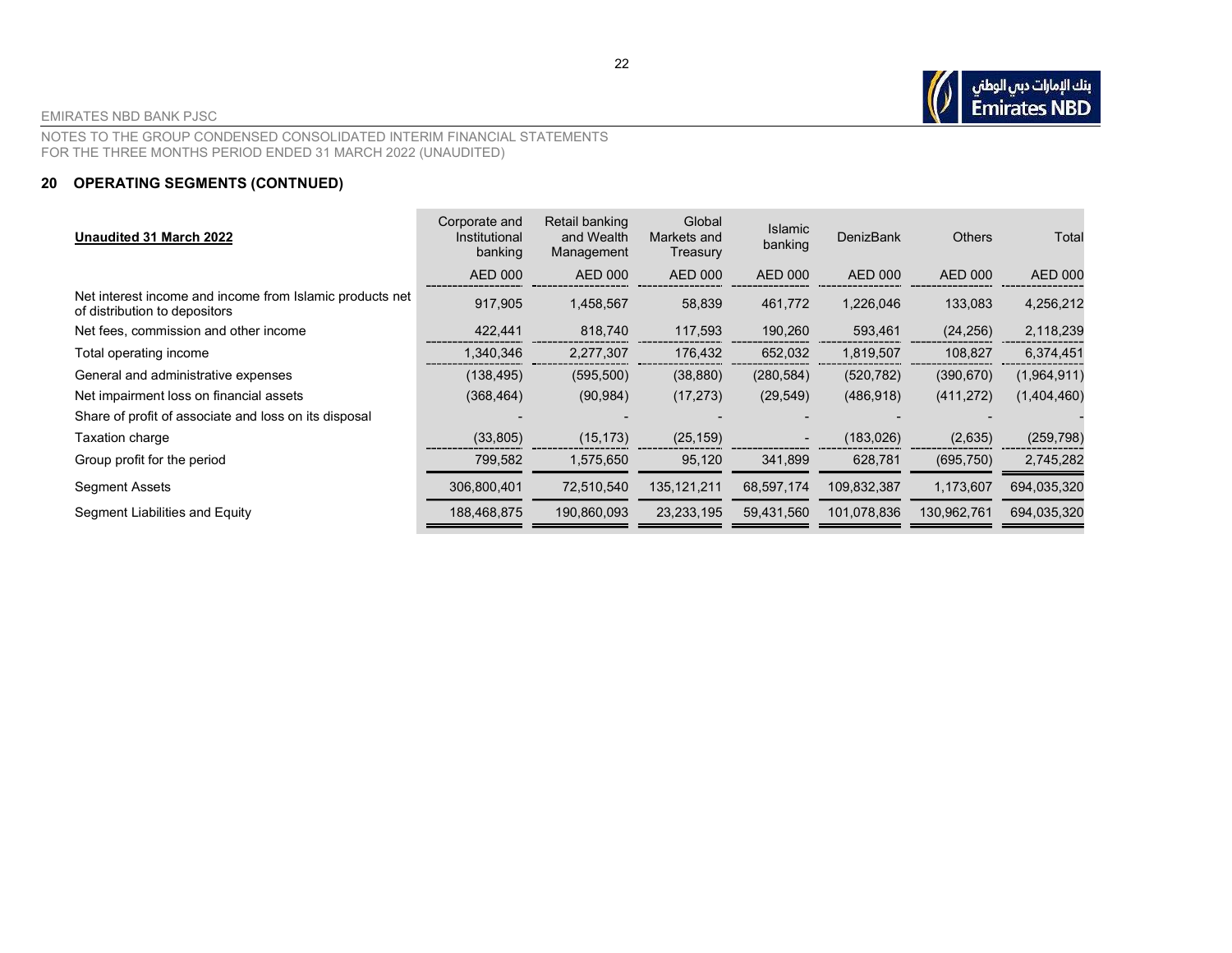# بنك الإمارات دبي الوطني<br>Emirates NBD

EMIRATES NBD BANK PJSC

NOTES TO THE GROUP CONDENSED CONSOLIDATED INTERIM FINANCIAL STATEMENTS FOR THE THREE MONTHS PERIOD ENDED 31 MARCH 2022 (UNAUDITED)

#### 20 OPERATING SEGMENTS (CONTNUED)

| Unaudited 31 March 2021                                                                   | Corporate and<br>Institutional<br>banking | Retail banking<br>and Wealth<br>Management | Global<br>Markets and<br>Treasury | Islamic<br>banking | DenizBank   | Others        | Total          |
|-------------------------------------------------------------------------------------------|-------------------------------------------|--------------------------------------------|-----------------------------------|--------------------|-------------|---------------|----------------|
|                                                                                           | AED 000                                   | <b>AED 000</b>                             | AED 000                           | AED 000            | AED 000     | AED 000       | <b>AED 000</b> |
| Net interest income and income from Islamic products net<br>of distribution to depositors | 1,044,772                                 | 1,336,298                                  | (82, 589)                         | 397,862            | 1,285,046   | 106,987       | 4,088,376      |
| Net fees, commission and other income                                                     | 421,451                                   | 633,986                                    | 90,067                            | 176,572            | 753,698     | (802)         | 2,074,972      |
| Total operating income                                                                    | 1,466,223                                 | 1,970,284                                  | 7,478                             | 574,434            | 2,038,744   | 106,185       | 6,163,348      |
| General and administrative expenses                                                       | (136, 962)                                | (514, 930)                                 | (39, 208)                         | (255, 683)         | (558, 506)  | (362, 491)    | (1,867,780)    |
| Net impairment loss on financial assets                                                   | (728, 627)                                | (200, 137)                                 | 4,076                             | (107, 161)         | (658, 991)  | (72, 158)     | (1,762,998)    |
| Share of profit of associate and loss on its disposal                                     |                                           |                                            |                                   |                    |             | 9,180         | 9,180          |
| Taxation charge                                                                           | 12,659                                    | (24, 073)                                  | (24, 515)                         |                    | (179, 693)  | (3,907)       | (219, 529)     |
| Group profit for the period                                                               | 613,293                                   | 1,231,144                                  | (52, 169)                         | 211,590            | 641,554     | (323, 191)    | 2,322,221      |
| Segment Assets                                                                            | 314, 167, 706                             | 61,134,200                                 | 124,992,260                       | 68,101,138         | 125,479,168 | 1,184,351     | 695,058,823    |
| Segment Liabilities and Equity                                                            | 185,440,402                               | 172,318,556                                | 29,482,154                        | 58,378,339         | 114,287,271 | 135, 152, 101 | 695,058,823    |
|                                                                                           |                                           |                                            |                                   |                    |             |               |                |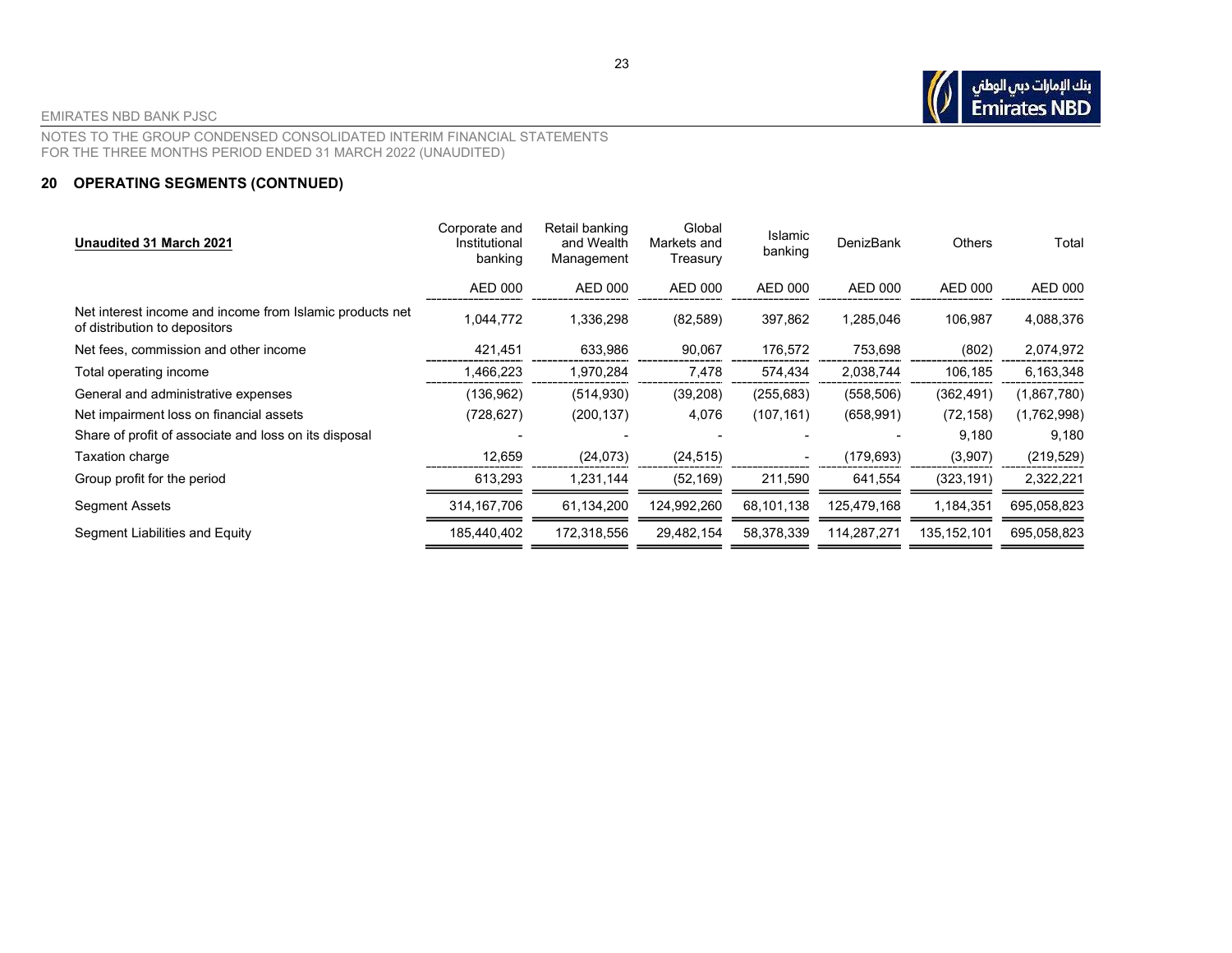

#### 21 RELATED PARTY TRANSACTIONS

Emirates NBD Group is partly owned by Investment Corporation of Dubai (55.75%), a company in which the Government of Dubai is the majority shareholder.

Deposits from and loans to government related entities, other than those that have been individually disclosed, amount to 6% (December 2021: 5%) and 9% (December 2021: 6%) respectively, of the total deposits and loans of the Group.

These entities are independently run business entities, and all financial dealings with the Group are on normal commercial terms.

The Group has also entered into transactions with certain other related parties who are nongovernment related entities. Such transactions were also made on substantially the same terms, including interest rates and collateral, as those prevailing at the same time for comparable transactions with third parties and do not involve more than a normal amount of risk.

Related party balances and transactions are carried out on normal commercial terms and are as follows:

|                                         | <b>Unaudited</b> | Audited             |
|-----------------------------------------|------------------|---------------------|
|                                         | 31 March<br>2022 | 31 December<br>2021 |
|                                         | AED 000          | AED 000             |
| Loans and receivables:                  |                  |                     |
| To majority shareholder of the parent   | 134,463,267      | 148, 117, 393       |
| To parent                               | 1,498,839        | 1,273,898           |
| To directors and related companies      | 850,195          | 872,993             |
|                                         | 136,812,301      | 150,264,284         |
|                                         |                  |                     |
| <b>Customer and Islamic deposits:</b>   |                  |                     |
| From majority shareholder of the parent | 5,439,515        | 5,367,019           |
| From parent                             | 1,078,482        | 1,967,593           |
|                                         | 6,517,997        | 7,334,612           |
|                                         |                  |                     |
| Investment in Government of Dubai bonds | 6,505,893        | 6,481,084           |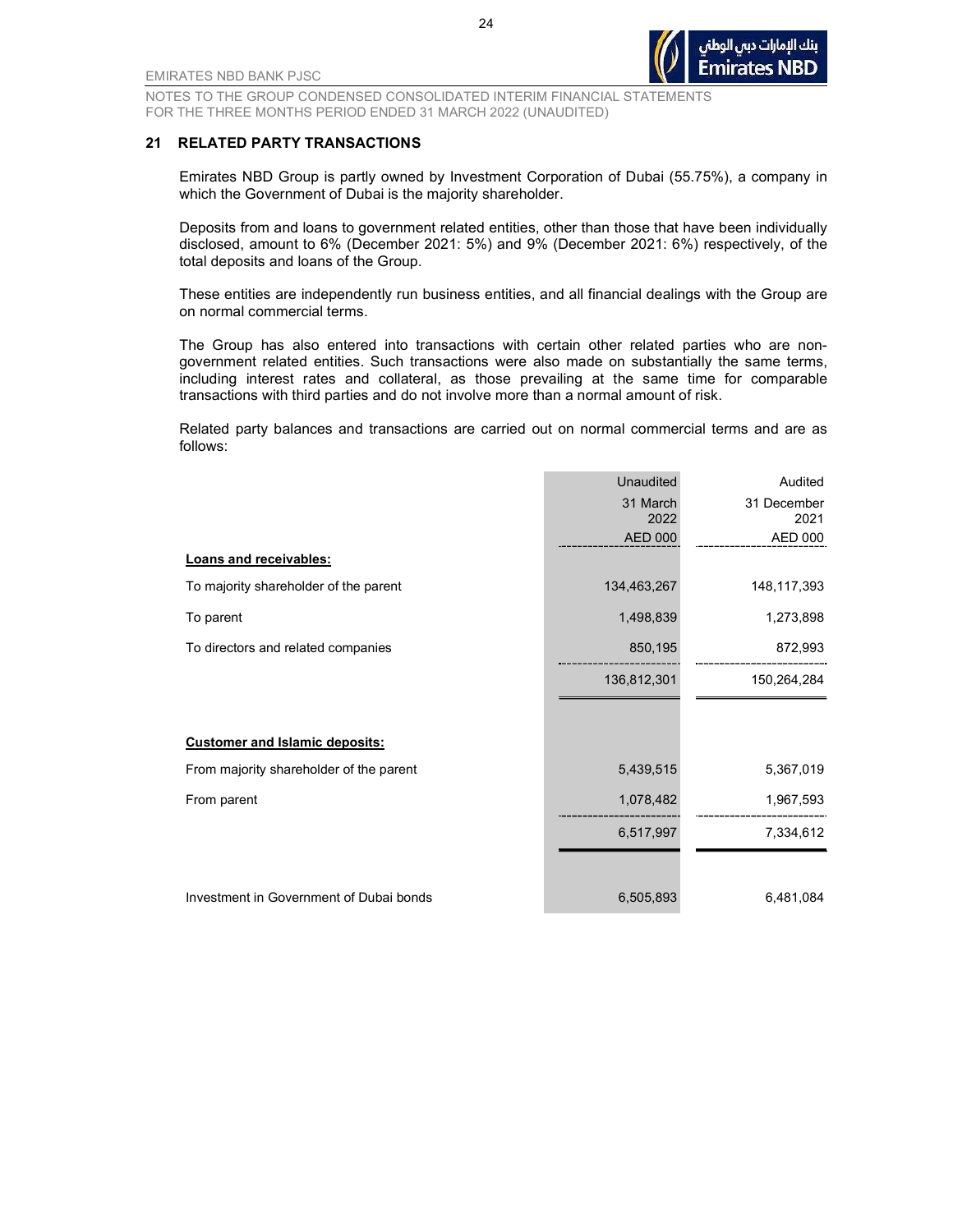بنك الإمارات دبى الوطنى **Emirates NBD** 

EMIRATES NBD BANK PJSC

NOTES TO THE GROUP CONDENSED CONSOLIDATED INTERIM FINANCIAL STATEMENTS FOR THE THREE MONTHS PERIOD ENDED 31 MARCH 2022 (UNAUDITED)

#### 21 RELATED PARTY TRANSACTIONS (CONTINUED)

|                                                        | Unaudited<br>three months<br>period ended | Unaudited<br>three months<br>period ended |
|--------------------------------------------------------|-------------------------------------------|-------------------------------------------|
|                                                        | 31 March<br>2022                          | 31 March<br>2021                          |
|                                                        | <b>AED 000</b>                            | AED 000                                   |
| Payments made to associates                            |                                           | 84                                        |
| Payments made to other related parties                 |                                           | 17,180                                    |
| Fees received in respect of funds managed by the Group | 6,562                                     | 4,985                                     |
| Directors sitting fee                                  | 3,129                                     | 4.794                                     |

The total amount of compensation paid to key management personnel of the Group during the period was as follows:

|                                | <b>Unaudited</b><br>three months<br>period ended | Unaudited<br>three months<br>period ended |
|--------------------------------|--------------------------------------------------|-------------------------------------------|
|                                | 31 March<br>2022                                 | 31 March<br>2021                          |
|                                | <b>AED 000</b>                                   | <b>AED 000</b>                            |
| Key management compensation:   |                                                  |                                           |
| Short term employment benefits | 53,460                                           | 42,848                                    |
| Post employment benefits       | 480                                              | 457                                       |

Key management personnel are those persons having authority and responsibility for planning, directing and controlling the activities of the Group, directly or indirectly.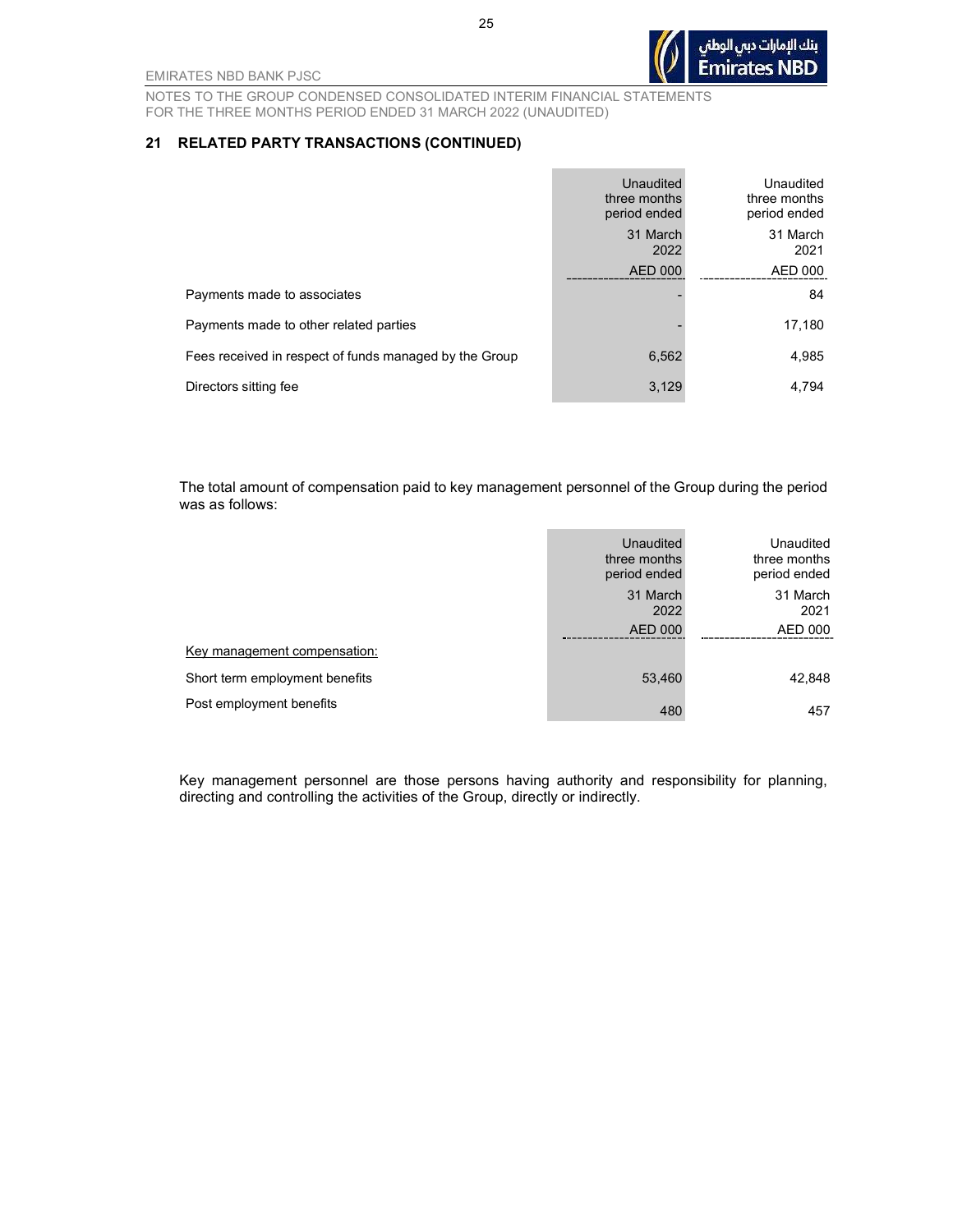

NOTES TO THE GROUP CONDENSED CONSOLIDATED INTERIM FINANCIAL STATEMENTS FOR THE THREE MONTHS PERIOD ENDED 31 MARCH 2022 (UNAUDITED)

#### 22 NOTES TO THE GROUP CONSOLIDATED CASH FLOW STATEMENT

|                                                                                  | Unaudited<br>three months<br>period ended | Unaudited<br>three months<br>period ended |
|----------------------------------------------------------------------------------|-------------------------------------------|-------------------------------------------|
|                                                                                  | 31 March 2022                             | 31 March 2021                             |
|                                                                                  | <b>AED 000</b>                            | <b>AED 000</b>                            |
| (a) Analysis of changes in cash and cash equivalents during the<br>period        |                                           |                                           |
| Balance at beginning of period                                                   | 28,732,343                                | 20,911,912                                |
| Net cash inflow/(outflow)                                                        | 2,225,645                                 | 11,107,057                                |
| Balance at end of period                                                         | 30,957,988                                | 32,018,969                                |
| (b) Analysis of cash and cash equivalents                                        |                                           |                                           |
| Cash and deposits with Central Banks                                             | 67,690,034                                | 87,789,343                                |
| Due from banks                                                                   | 53,812,350                                | 43,178,195                                |
| Due to banks                                                                     | (39, 712, 836)                            | (52, 628, 774)                            |
|                                                                                  | 81,789,548                                | 78,338,764                                |
| Less: deposits with Central Banks for regulatory purposes                        | (42, 677, 110)                            | (41, 184, 611)                            |
| Less: certificates of deposits with Central Banks maturing after<br>three months | (1,000,000)                               | (15,000,000)                              |
| Less: amounts due from banks maturing after three months                         | (33,708,788)                              | (26, 238, 581)                            |
| Add: amounts due to banks maturing after three months                            | 26,554,338                                | 36,103,397                                |
|                                                                                  | 30,957,988                                | 32,018,969                                |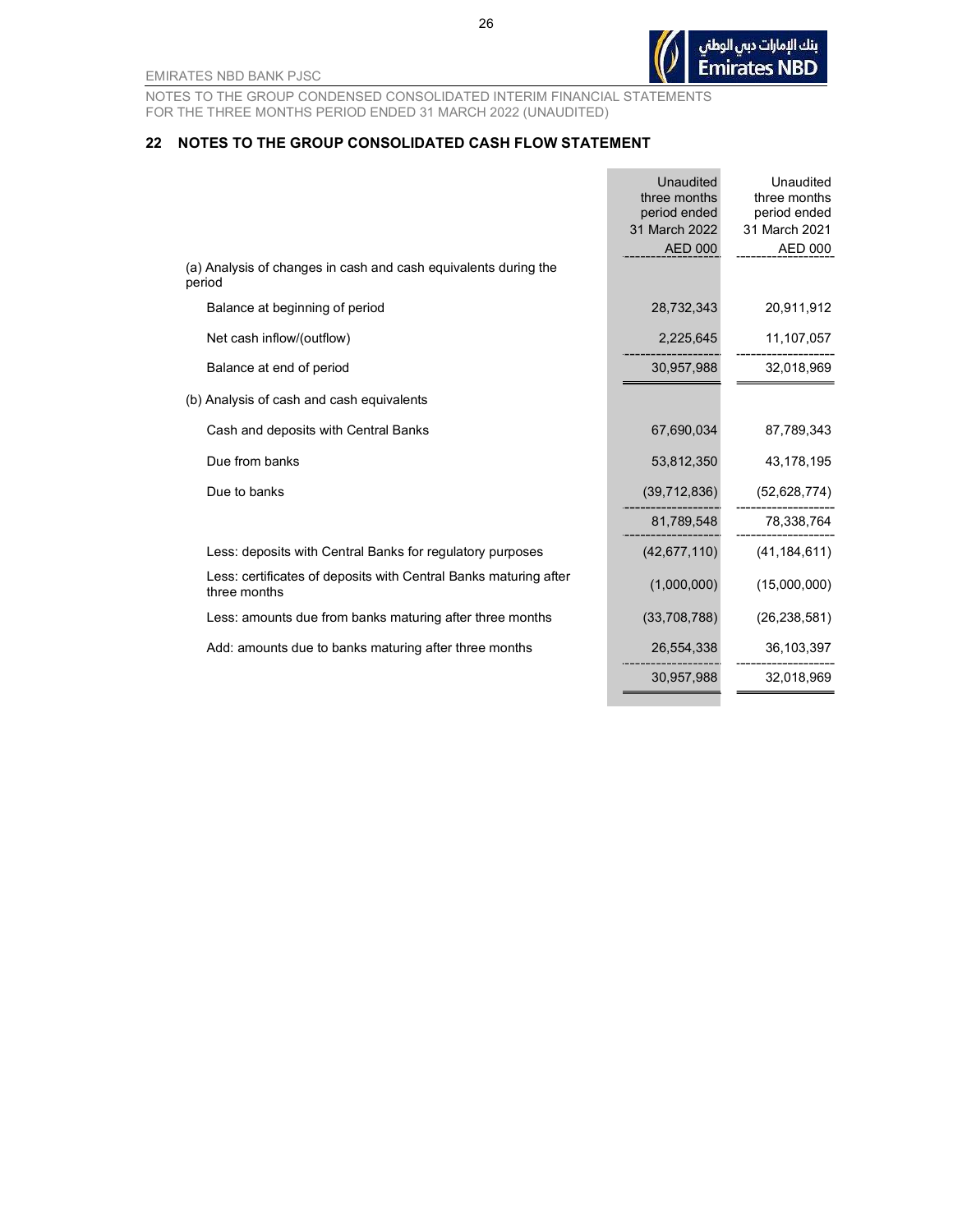27

EMIRATES NBD BANK PJSC

NOTES TO THE GROUP CONDENSED CONSOLIDATED INTERIM FINANCIAL STATEMENTS FOR THE THREE MONTHS PERIOD ENDED 31 MARCH 2022 (UNAUDITED)

#### 22 NOTES TO THE GROUP CONSOLIDATED CASH FLOW STATEMENT (CONTINUED)

|                                                                              | <b>Unaudited</b><br>three months<br>period ended | Unaudited<br>three months<br>period ended |
|------------------------------------------------------------------------------|--------------------------------------------------|-------------------------------------------|
|                                                                              | 31 March 2022<br><b>AED 000</b>                  | 31 March 2021<br><b>AED 000</b>           |
| (c) Adjustment for non cash and other items                                  |                                                  |                                           |
| Impairment loss / (reversal) on cash and deposits with central<br>banks      | 883                                              | (734)                                     |
| Impairment loss / (reversal) on due from banks                               | 47,250                                           | (13, 860)                                 |
| Impairment loss / (reversal) on investment securities                        | 8,233                                            | (3,906)                                   |
| Impairment loss / (reversal) on loans and receivables                        | 1,444,272                                        | 1,915,902                                 |
| Impairment loss / (reversal) on unfunded exposures                           | 24,971                                           | (73, 162)                                 |
| Amortisation of fair value                                                   | 29,527                                           | 36,593                                    |
| (Discount) / premium on Investment securities                                | (41, 838)                                        | (11, 429)                                 |
| Unrealised foreign exchange loss / (gain)                                    | 418,398                                          | 1,142,575                                 |
| Amortisation of intangibles                                                  | 40,824                                           | 40,824                                    |
| Depreciation / impairment on property and equipment /<br>Investment property | 180,541                                          | 193,416                                   |
| Share of profit of associate                                                 |                                                  | (9, 180)                                  |
| Dividend income on equity investments                                        | (4,692)                                          | (8, 364)                                  |
| Unrealized (gain) / loss on investments                                      | 23,766                                           | 18,746                                    |
| Unrealized (gain) / loss on FV Hedged item                                   | (1,014,516)                                      | (1,281,202)                               |
| Gain on sale of properties (inventories)                                     | 396                                              | (394)                                     |
|                                                                              | 1,158,015                                        | 1,945,825                                 |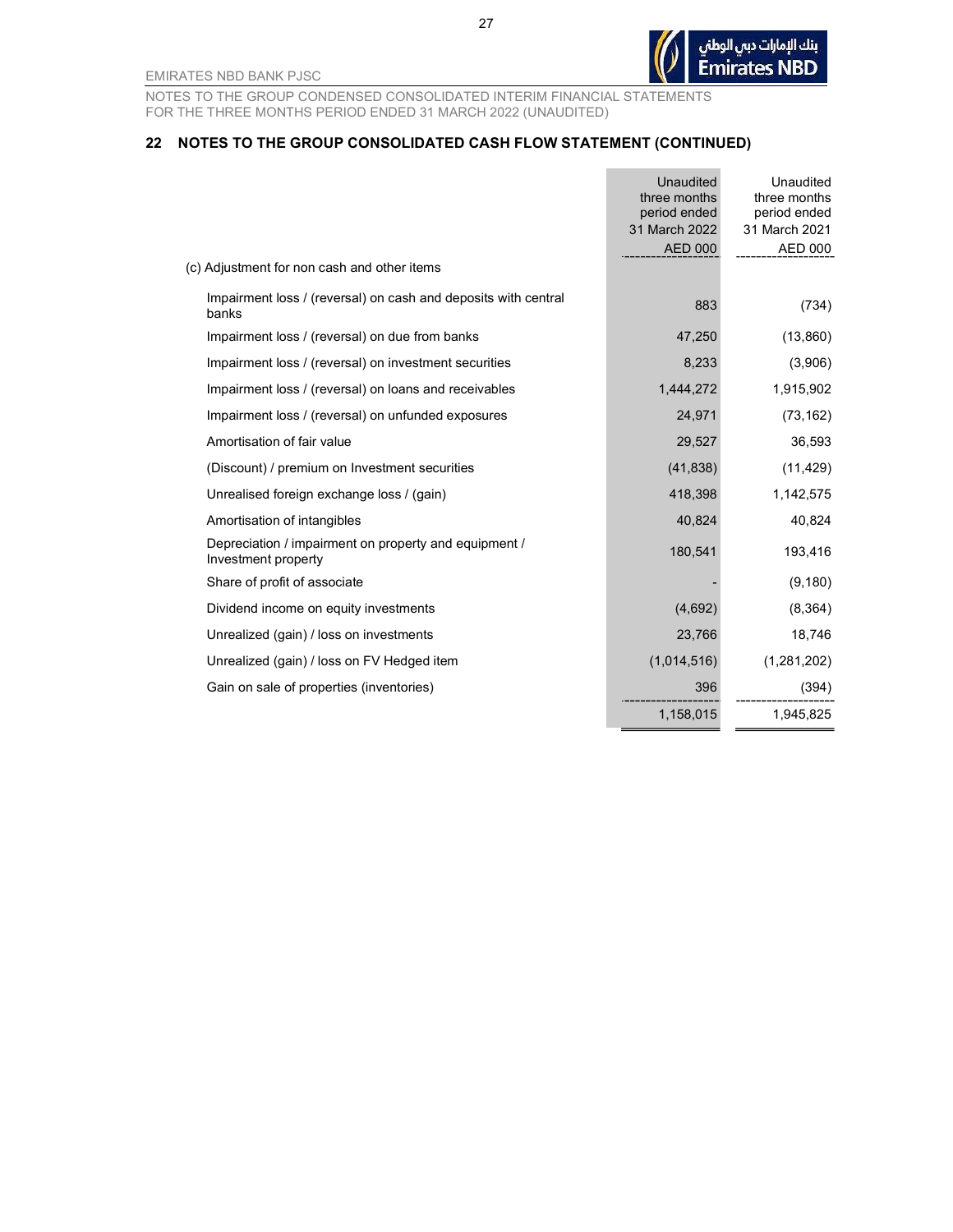#### 23 ASSETS AND LIABILITIES MEASURED AT FAIR VALUE

#### Fair Value of assets and liabilities

The table below analyses assets and liabilities measured at fair value on a recurring basis. The different levels in the fair value hierarchy have been defined as follows:

- Level 1: quoted prices (unadjusted) in principal markets for identified assets or liabilities.
- Level 2: valuation using inputs other than quoted prices included within Level 1 that are observable for the assets or liabilities, either directly (i.e., as prices) or indirectly (i.e., derived from prices).
- Level 3: valuation using inputs for the assets or liabilities that are not based on observable market data (unobservable inputs).

| <b>Unaudited 31 March 2022</b>                                         | Level 1        | Level 2        | Level 3        | Total          |
|------------------------------------------------------------------------|----------------|----------------|----------------|----------------|
|                                                                        | <b>AED 000</b> | <b>AED 000</b> | <b>AED 000</b> | <b>AED 000</b> |
| <b>Investment Securities</b>                                           |                |                |                |                |
| Trading securities at FVTPL                                            | 2,839,752      |                |                | 2,839,752      |
| <b>FVOCI</b> - debt instruments                                        | 20,774,733     | 17,261         |                | 20,791,994     |
| FVOCI - equity instruments                                             | 451,146        | 872            | 101,008        | 553,026        |
| Designated at FVTPL                                                    | 97,074         |                | 147,844        | 244,918        |
|                                                                        | 24, 162, 705   | 18,133         | 248,852        | 24,429,690     |
| <b>Derivatives</b>                                                     |                |                |                |                |
| Positive fair value of derivatives                                     |                |                |                |                |
| Derivatives held for trading                                           |                | 10,528,362     |                | 10,528,362     |
| Derivatives held as cash flow<br>hedges                                |                | 160,812        |                | 160,812        |
| Derivatives held as fair value<br>hedges                               |                | 187,442        |                | 187,442        |
| Derivatives held as hedge of a net<br>investment in foreign operations |                | 4,456          |                | 4,456          |
|                                                                        |                | 10,881,072     |                | 10,881,072     |
| Negative fair value of derivatives                                     |                |                |                |                |
| Derivatives held for trading                                           |                | (9, 162, 900)  |                | (9, 162, 900)  |
| Derivatives held as cash flow<br>hedges                                |                | (485, 534)     |                | (485, 534)     |
| Derivatives held as fair value<br>hedges                               |                | (1,818,738)    |                | (1,818,738)    |
| Derivatives held as hedge of a net<br>investment in foreign operations |                | (12, 236)      |                | (12, 236)      |
|                                                                        |                | (11, 479, 408) |                | (11, 479, 408) |
|                                                                        | 24, 162, 705   | (580, 203)     | 248,852        | 23,831,354     |
|                                                                        |                |                |                |                |
| Audited 31 December 2021                                               | 19,944,467     | 1,489,739      | 253,307        | 21,687,513     |

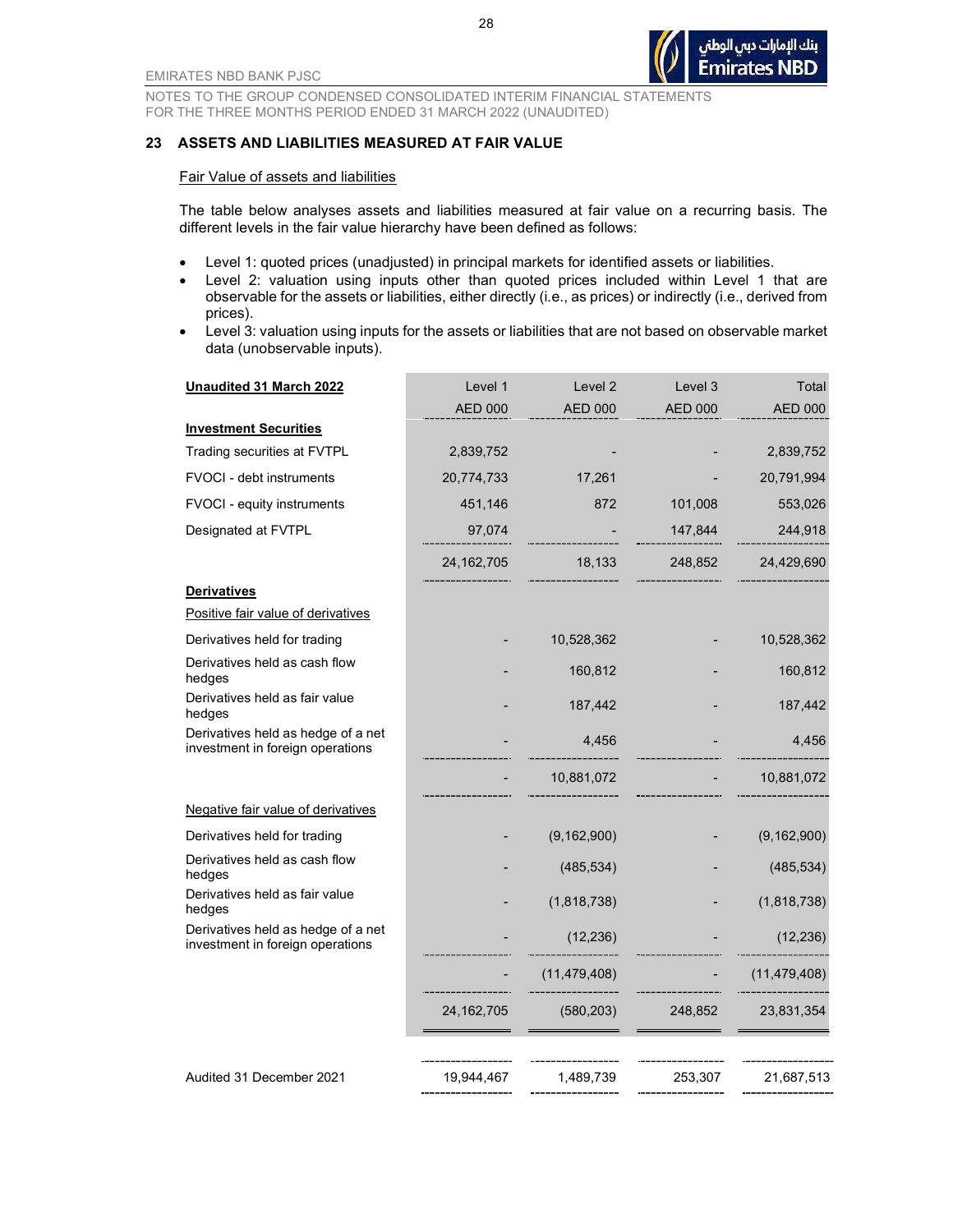#### 23 ASSETS AND LIABILITIES MEASURED AT FAIR VALUE (CONTINUED)

The following table shows a reconciliation from the beginning balances to the ending balances for the fair value measurements in Level 3 of the fair value hierarchy.

|                                             | Trading<br>securities<br>at FVTPL | Designated<br>at FVTPL | $FVOCI -$<br>debt<br>instrument | <b>FVOCI-</b><br>equity<br>instrument | Total          |
|---------------------------------------------|-----------------------------------|------------------------|---------------------------------|---------------------------------------|----------------|
|                                             | <b>AED 000</b>                    | <b>AED 000</b>         | <b>AED 000</b>                  | <b>AED 000</b>                        | <b>AED 000</b> |
| Balance as at 1 January 2022                |                                   | 152,359                |                                 | 100,948                               | 253,307        |
| Total gains or losses:                      |                                   |                        |                                 |                                       |                |
| in profit or loss                           |                                   | (4, 515)               |                                 |                                       | (4, 515)       |
| in other comprehensive<br>income            |                                   |                        |                                 | (74)                                  | (74)           |
| Purchases                                   |                                   |                        |                                 |                                       |                |
| Settlements and other<br>adjustments        |                                   |                        |                                 | 134                                   | 134            |
| Balance as at 31 March<br>2022 (unaudited)  |                                   | 147,844                |                                 | 101,008                               | 248,852        |
| Balance as at 31 December<br>2021 (audited) |                                   | 152,359                |                                 | 100,948                               | 253,307        |

The fair value of financial instruments classified as level 3 are, in certain circumstances, measured using valuation techniques that incorporate assumptions that are not evidenced by the prices from observable current market transactions in the same instrument and are not based on observable market data. The Group employs valuation techniques, depending on the instrument type and available market data. For example, in the absence of active market, an investment's fair value is estimated on the basis of an analysis of the investee's financial position and results, risk profile and other factors. Favourable and unfavourable changes in the value of financial instruments are determined on the basis of changes in the value of the instruments as a result of varying the levels of the unobservable parameters, quantification of which is judgmental.

During the period ended 31 March 2022 no financial assets measured at FVOCI were transferred from Level 1 to Level 2 or from Level 2 to Level 1 (2021: AED Nil).

For comparative information please refer to the Group's consolidated financial statements for the year ended 31 December 2021.

29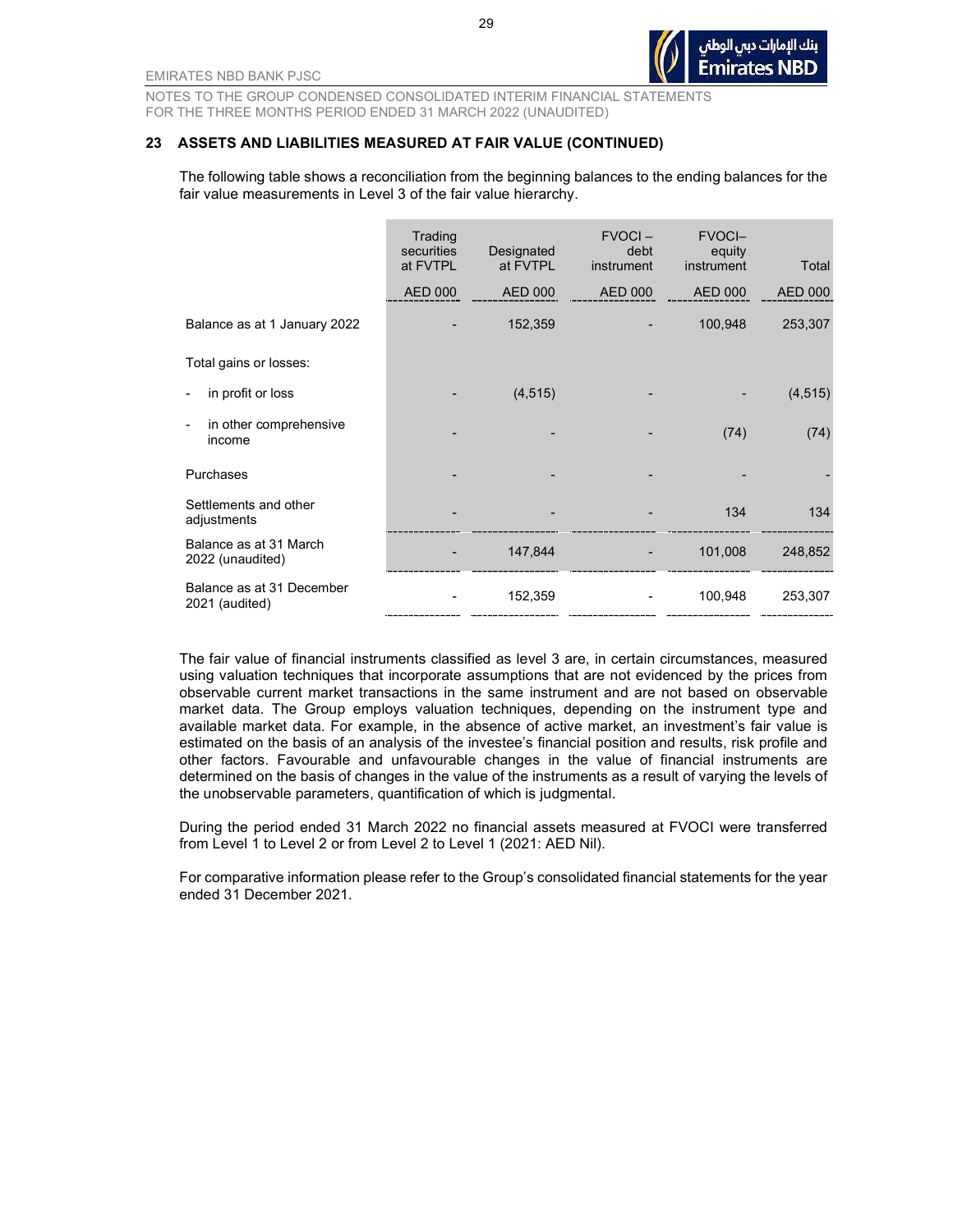#### 24 RISK MANAGEMENT

The Group's financial risk management objectives and policies are consistent with those disclosed in the consolidated financial statements as at and for the year ended 31 December 2021.

Stage-wise financing exposures and the related ECL as at 31 March 2022 are given below:

| (Gross carrying amounts)<br>Loans and receivables     |              |                                         |                                 |              |
|-------------------------------------------------------|--------------|-----------------------------------------|---------------------------------|--------------|
| <b>AED 000</b><br>31 March 2022                       | 12-month ECL | Lifetime ECL<br>not credit-<br>impaired | Lifetime ECL<br>credit-impaired | Total        |
| Balance at 1 January                                  | 399,020,797  | 31,277,352                              | 29,159,717                      | 459,457,866  |
| Transfers from stage 1                                | (3,605,161)  | 3,523,121                               | 82,040                          |              |
| Transfers from stage 2                                | 1,903,347    | (3,452,649)                             | 1,549,302                       |              |
| Transfers from stage 3                                |              | 166.428                                 | (166, 428)                      |              |
| New financial assets, net of repayments<br>and others | 4,680,601    | 228,117                                 | (882, 266)                      | 4,026,452    |
| Amounts written off during the period                 |              |                                         | (254,065)                       | (254, 065)   |
| Total gross loans and receivables*                    | 401,999,584  | 31,742,369                              | 29,488,300                      | 463,230,253  |
| <b>Expected credit losses</b>                         | (3,766,730)  | (6,970,864)                             | (27, 142, 157)                  | (37,879,751) |
| <b>Carrying amount</b>                                | 398,232,854  | 24,771,505                              | 2,346,143                       | 425,350,502  |

| <b>AED 000</b><br>31 March 2021                       | 12-month ECL  | Lifetime ECL<br>not credit-<br>impaired | Lifetime ECL<br>credit-impaired | Total          |
|-------------------------------------------------------|---------------|-----------------------------------------|---------------------------------|----------------|
| Balance at 1 January                                  | 421,733,474   | 26,974,892                              | 29,817,914                      | 478,526,280    |
| Transfers from stage 1                                | (7, 362, 514) | 7,312,555                               | 49,959                          |                |
| Transfers from stage 2                                | 1,632,768     | (3,339,607)                             | 1,706,839                       |                |
| Transfers from stage 3                                |               | 408,785                                 | (408, 785)                      |                |
| New financial assets, net of repayments<br>and others | (4, 849, 175) | 837,505                                 | (1,842,336)                     | (5,854,006)    |
| Amounts written off during the period                 |               |                                         | (466,772)                       | (466, 772)     |
| Total gross loans and receivables*                    | 411, 154, 553 | 32,194,130                              | 28,856,819                      | 472,205,502    |
| Expected credit losses                                | (4, 487, 112) | (6,907,759)                             | (24,708,331)                    | (36, 103, 202) |
| Carrying amount                                       | 406,667,441   | 25,286,371                              | 4,148,488                       | 436,102,300    |

\*The credit-impaired loans and receivables of AED 29,488 million (2021: AED 29,160 million) comprises of AED 28,503 million (2021: AED 28,138 million) credit-impaired loans and receivables and AED 985 million (2021: AED 1,022 million) classified as POCI acquired at fair value.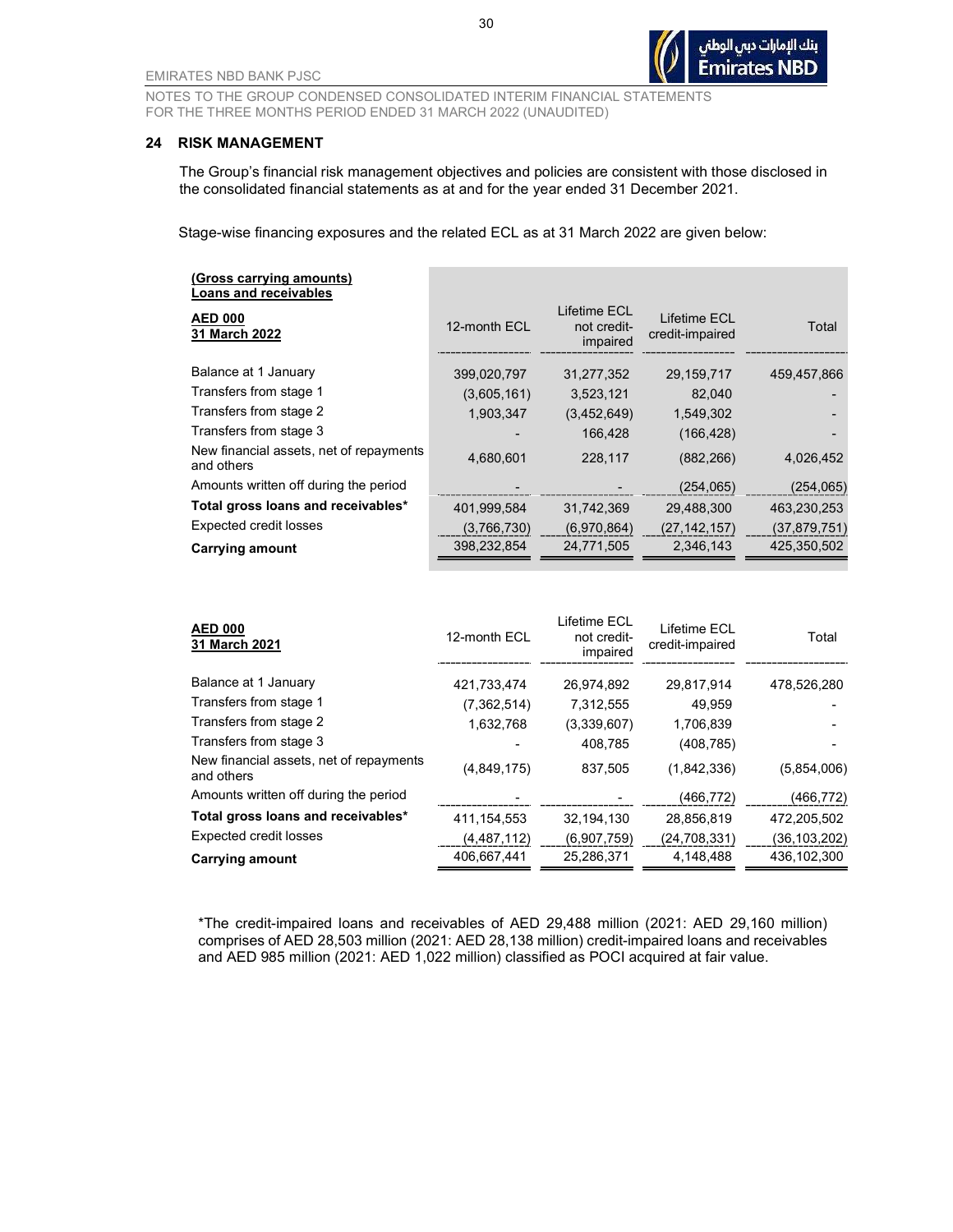#### 24 RISK MANAGEMENT (CONTINUED)

#### Amounts arising from ECL

The following tables show reconciliations from the opening to the closing balance of the loss allowance by class of financial instrument.

#### Loans and receivables

| <b>AED 000</b><br>31 March 2022                    | 12-month ECL | Lifetime ECI<br>not credit-<br>impaired | Lifetime ECL<br>credit-impaired | Total      |
|----------------------------------------------------|--------------|-----------------------------------------|---------------------------------|------------|
| Balance at 1 January                               | 3,847,334    | 6,929,276                               | 26,408,866                      | 37,185,476 |
| Transfers from stage 1                             | (160, 711)   | 159,500                                 | 1,211                           |            |
| Transfers from stage 2                             | 212,175      | (1,005,970)                             | 793.795                         |            |
| Transfers from stage 3                             |              | 89.100                                  | (89, 100)                       |            |
| Allowances / (reversals) made during<br>the period | (78, 346)    | 952,511                                 | 1,027,978                       | 1,902,143  |
| Write back / recoveries made during the<br>period  |              |                                         | (457, 871)                      | (457, 871) |
| Amounts written off during the period              |              |                                         | (254, 065)                      | (254,065)  |
| Exchange and other adjustments                     | (53, 722)    | (153, 553)                              | (288, 657)                      | (495, 932) |
| <b>Closing Balance</b>                             | 3.766.730    | 6.970.864                               | 27.142.157                      | 37,879,751 |
|                                                    |              |                                         |                                 |            |

| <b>AED 000</b><br>31 March 2021                    | 12-month ECL | Lifetime ECL<br>not credit-<br>impaired | Lifetime ECL<br>credit-impaired | Total      |
|----------------------------------------------------|--------------|-----------------------------------------|---------------------------------|------------|
| Balance at 1 January                               | 4,612,683    | 5,697,198                               | 24.674.930                      | 34,984,811 |
| Transfers from stage 1                             | (205, 496)   | 201,018                                 | 4,478                           |            |
| Transfers from stage 2                             | 194,538      | (634, 979)                              | 440.441                         |            |
| Transfers from stage 3                             |              | 98.326                                  | (98, 326)                       |            |
| Allowances / (reversals) made during<br>the period | (97, 278)    | 1.636.496                               | 508.648                         | 2,047,866  |
| Write back / recoveries made during the            |              |                                         |                                 |            |
| period                                             |              |                                         | (131, 964)                      | (131, 964) |
| Amounts written off during the period              |              |                                         | (466,772)                       | (466,772)  |
| Exchange and other adjustments                     | (17, 335)    | (90, 300)                               | (223, 104)                      | (330,739)  |
| <b>Closing Balance</b>                             | 4,487,112    | 6,907,759                               | 24.708.331                      | 36,103,202 |

#### Deferral amounts of UAE customers

As at 31 March 2022, the total deferrals provided to customers was AED 10.7 billion (2021: AED 10.7 billion). AED 8.6 billion has been repaid till date. Total active deferrals amounted to AED 2.1 billion (2021: AED 2.5 billion). Active deferrals for Corporate and Institutional Banking amount to AED 1.3 billion and Retail Banking and Wealth Management AED 0.8 billion.

Total number of customers supported is 134,178 customers out of which 133,614 relate to Retail Banking and Wealth Management and 564 relate to Corporate and Institutional Banking.